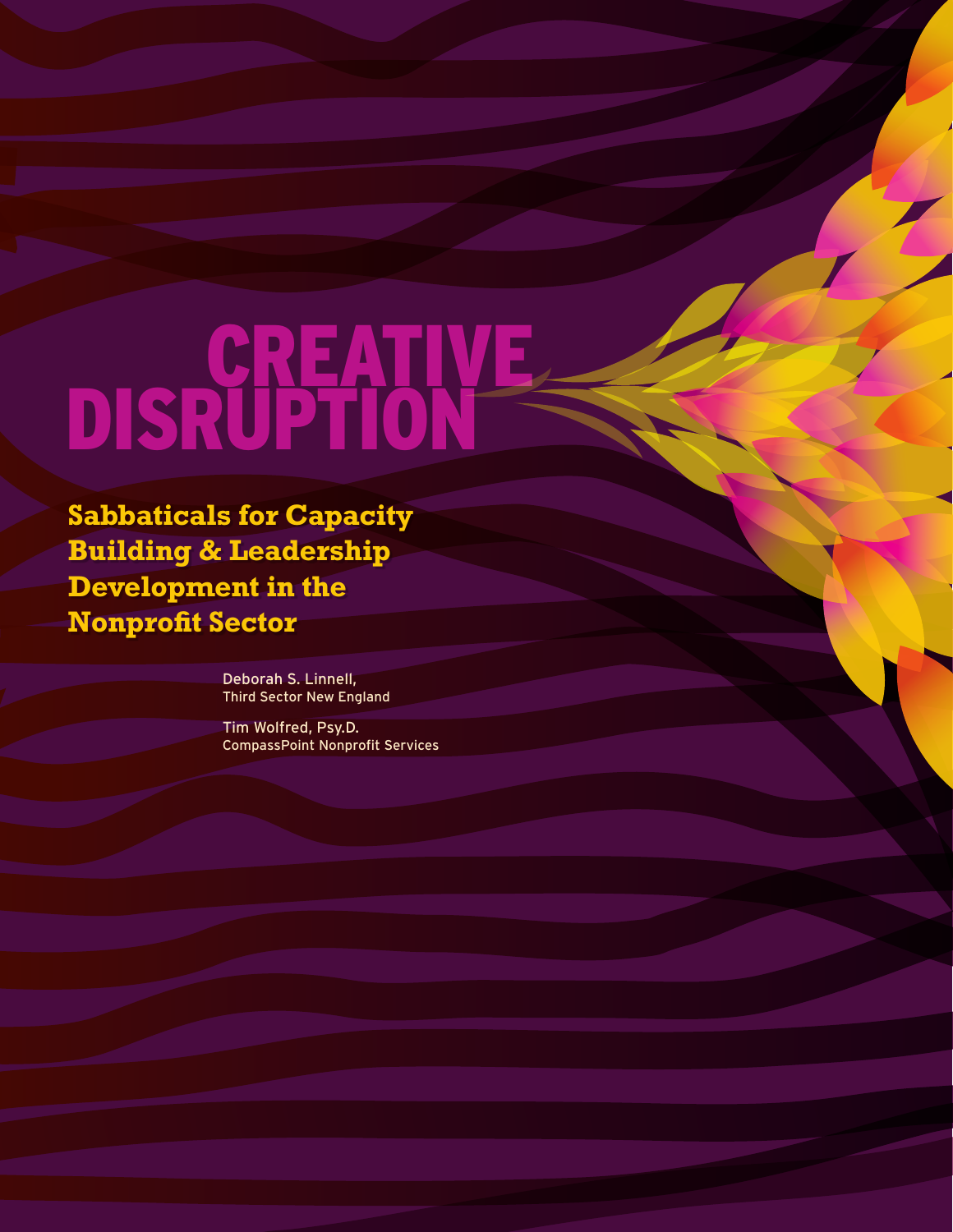#### Study Commissioned by:

Alston/Bannerman Fellowship Program Barr Foundation Durfee Foundation Virginia G. Piper Charitable Trust Rasmuson Foundation

With Additional Support from: The Evelyn & Walter Haas, Jr. Fund

#### Acknowledgements:

Natasha D'Silva for survey and report production support Stacey Lee for synthesis of funder interviews Liz Russell for editing and administrative coordination Josh Solomon for the literature search and synthesis Jonathan Spack for editing support

#### About the Survey:

For several years now, a handful of foundations have provided sabbaticals to selected nonprofit leaders. Four of these funders—the Barr Foundation (Boston), The Durfee Foundation (Los Angeles), the Virginia G. Piper Charitable Trust (Phoenix), and the Rasmuson Foundation (Alaska), along with the Alston/ Bannerman Fellowship Program (national)—joined together to conduct a collective study of the results of their sabbatical programs. Although all were experiencing good results either anecdotally or through local evaluation findings, they had questions about how they might improve their programs and hoped the answers could be informed by a comparative study. The study's title, *Creative Disruption*, is an acknowledgement that although a sabbatical of some months' duration may be disruptive to the work and life routines of a leader and to management patterns in his or her organization, the evidence demonstrates that this disturbance leads to new perspectives on the part of the leader, the board, and the staff with regard to organizational vision, shared leadership, and skill development.

The study's findings are based on surveys of 61 sabbatical awardees and 30 interim leaders, interviews with program staff and awardees, and interviews with consultants and evaluators who support these programs. We also reviewed previous evaluations and background materials for each of the five participating programs.

You can download copies of this report at www. compasspoint.org/creativedisruption and at www.tsne.org/ creativedisruption. The full 75-page report on which this shorter version is based is available on those sites as well.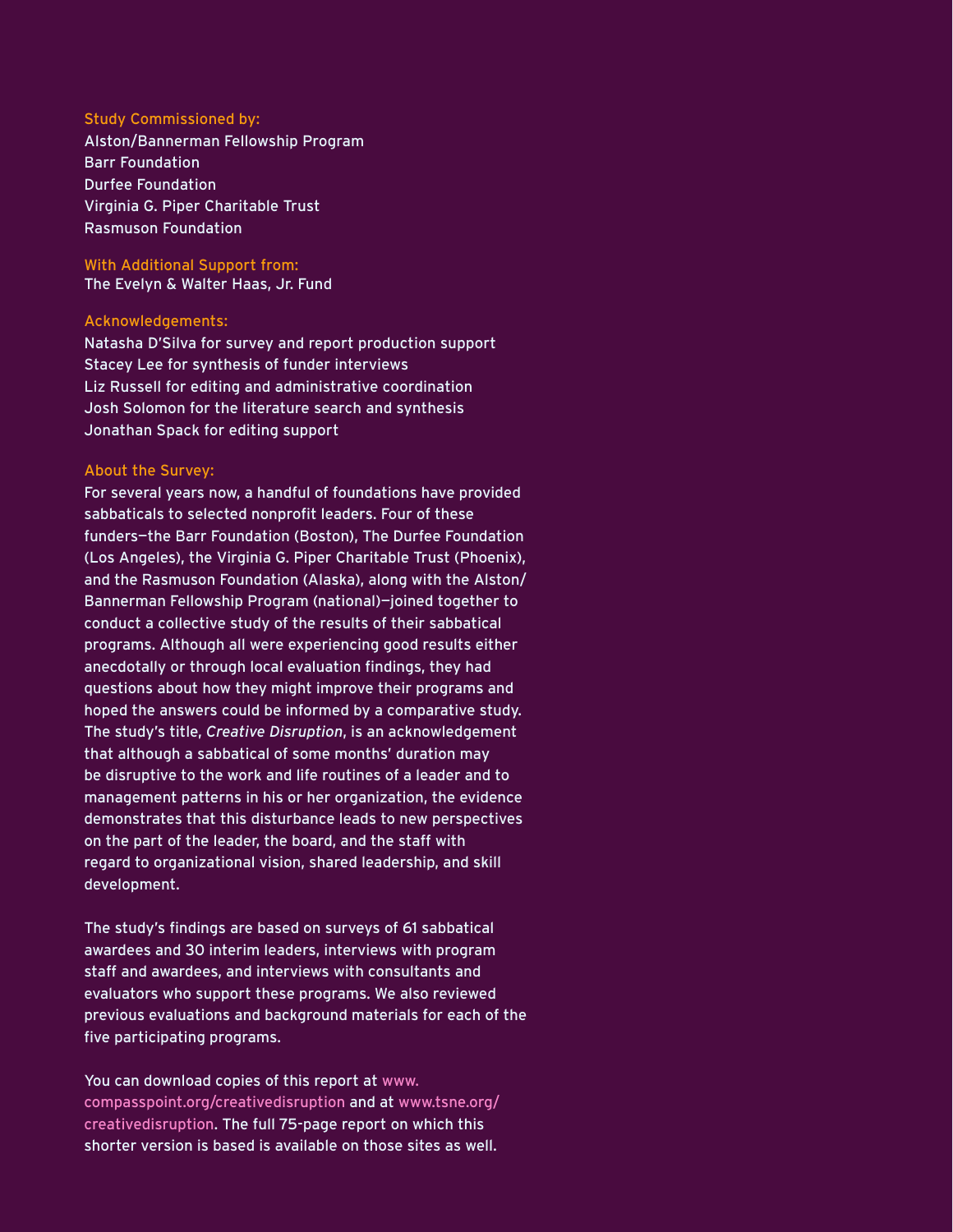## EXECUTIVE SUMMARY **The Power of Sabbaticals**

The stresses and demands of leadership make intellectual, emotional, creative, and even physical burnout all too common among nonprofit executives. One of the most effective and cost efficient ways to prevent this from happening is the sabbatical. A "time away" from the daily grind of high-pressure work routines can rejuvenate body, mind, and spirit. It can also bring an executive to new perceptions and re-framings that ultimately create greater leadership capacity in his or her organization.

Yet, the idea of granting an executive a sabbatical rarely comes up for consideration. Common assumptions that a leader who enjoys a taste of freedom from the job will never return, or that an extended, if temporary, vacancy in the executive director's (ED) chair will create chaotic disruption in an organization keep proposals for sabbaticals well off the table. The typical refrain from a nonprofit leader: "I could never go to my board with this..."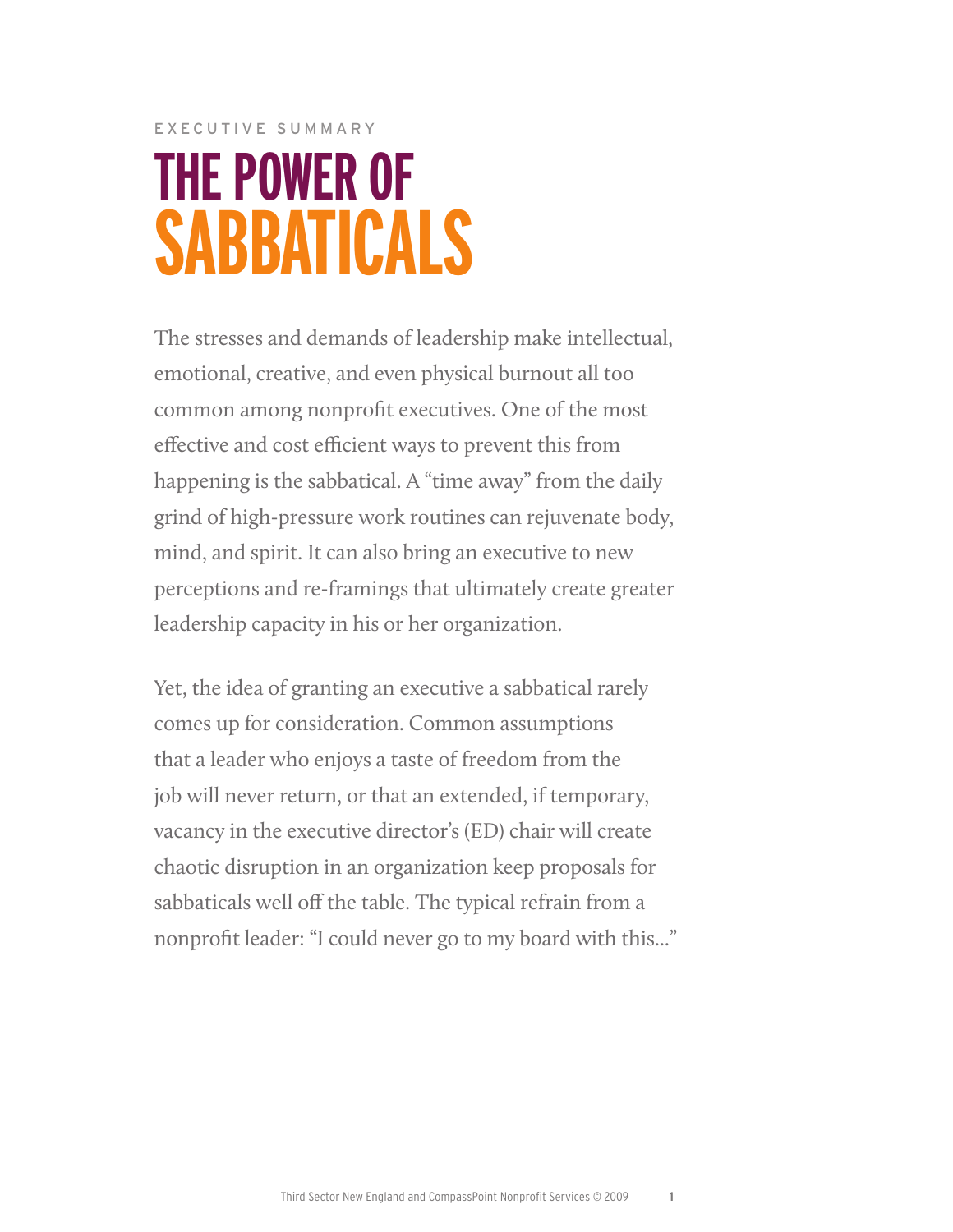### **Exposing the Myths**

We now have evidence that these concerns are unfounded. In fact, EDs who go on sabbatical are more likely either to remain in their positions or *extend* their tenure, not cut it short. And rather than causing chaos, disruptions in an organization's day-to-day affairs may be *beneficial*. Perhaps most importantly, a sabbatical can be a relatively inexpensive but highly productive capacity-building tool that yields measurable results. To explore these results, five philanthropic organizations that provide sabbaticals to nonprofit leaders commissioned this study. What it reveals is both surprising and hopeful.

### **Key Findings**

The data demonstrate a number of positive outcomes that are unexpected, broad, and even profound. Here are some of the study's other important findings about sabbaticals:

#### **They increase organizational capacity.**

In preparing for the ED's absence, staff members

quickly learn new skills and take on new responsibilities. As a result, the capacity of the second tier of leadership is enhanced, and upon the ED's return, he or she often delegates more responsibilities and decisionmaking to these individuals. A nonprofit is also then more likely to begin focusing on cultivating and protecting its human resources—the most important resources it has.

#### **They are important tools for succession planning.**

A sabbatical can act as

a dry run for a future leadership transition. The experience can clarify what the ED's responsibilities actually are—important information when looking for a successor. And interims can decide if the ED's job is really what they want.

#### **They strengthen governance.**

Sixty percent of survey respondents said their board of directors is more

effective as a result of the planning and learning that surrounded their sabbatical process.

#### **Funders benefit.**

For a modest investment, foundations receive important returns from sabbatical programs such as building trusting relationships with leaders and gaining deeper perspective on community needs or receiving feedback regarding the foundation's impact on the community.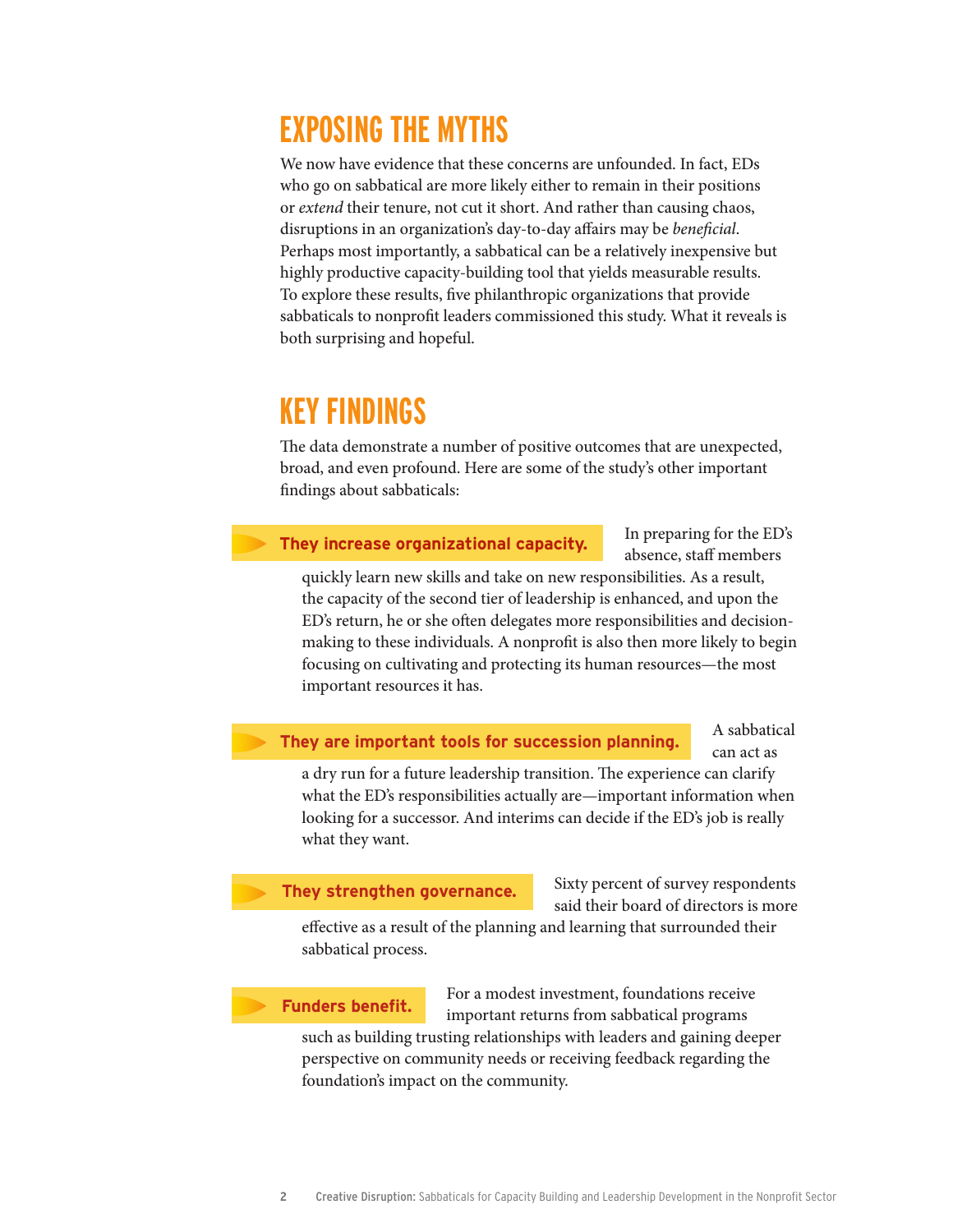## **CREATIVE DISRUPTION: In Three Parts**

Many leaders in the nonprofit sector work under conditions of unrelenting stress, which potentially leads to burnout. The enormous demands of their jobs, often combining with financial pressure, can prevent them from taking time off for much-needed rejuvenation. When these leaders take a sabbatical, the extended leave from the day-to-day stress and concerns of nonprofit settings can produce benefits that fall not only to them but to their organizations and funders as well.

"The sabbatical was lifechanging for me personally, and really good for my organization. I cannot say enough about the profundity of its impact."  *– An Awardee*

A handful of organizations have been providing sabbaticals to selected leaders among their grantees for some time. Four foundations the Barr Foundation (Boston), The Durfee Foundation (Los Angeles), the Virginia G. Piper Charitable Trust (Phoenix), and the Rasmuson Foundation (Alaska), along with the Alston/Bannerman Fellowship Program (national)—joined together to conduct a collective study on the short- and long-term effects of their sabbatical programs. Although all of these foundations were experiencing good results, they had questions about how they might improve their programs and hoped a well-designed survey would inform their answers.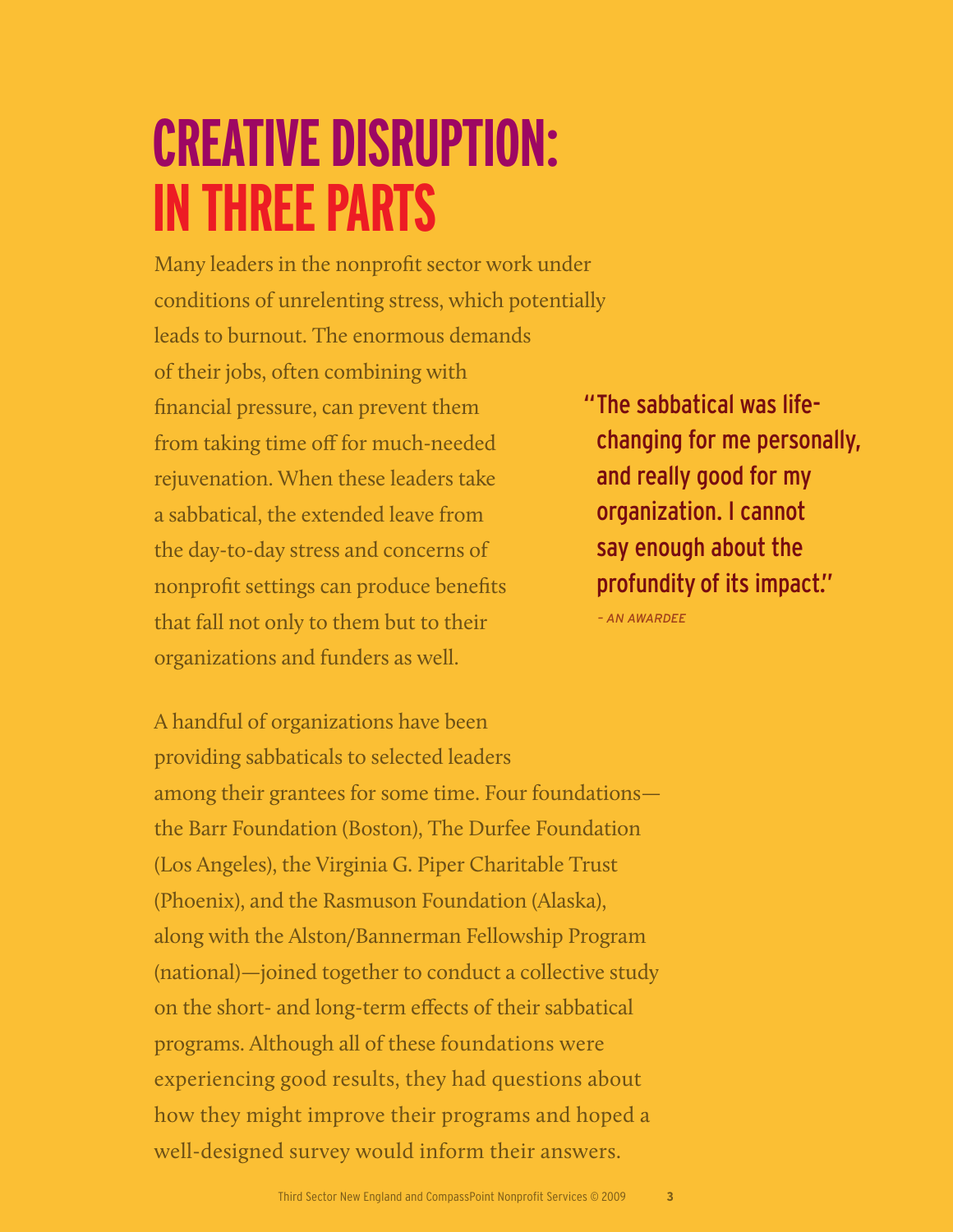This document describes, in brief, what the research discovered. **Part One: Revitalizing Leaders**, presents some surprising findings. Not only do sabbaticals rejuvenate executive directors, but they also encourage them to reframe their perspectives on their own work and to share more leadership responsibilities. **Part Two: Building Capacity**, describes how a sabbatical can improve an organization's executive bench strength; model its transition planning; and in many cases, lead to a positive re-visioning of how an organization operates. **Part Three: A Win/Win for Philanthropy**, outlines how funders also benefit from supporting sabbatical programs, and why it's important for them to continue doing so. For readers interested in the full report, you can find it online at www.tsne.org/creativedisruption and at www.compasspoint.org/creativedisruption.

### **The Sabbatical Sample**

The 61 sabbatical awardees who returned completed surveys— 48% of the 126 to whom it was sent—are substantially diverse with regard to gender, race, age, and length of nonprofit service. The group's gender representation is split down the middle. Fifty-six percent are people of color.

As might be expected, the awards, on average, went to nonprofit leaders with greater seniority, as well

as solid tenure in their jobs and in the nonprofit sector, with 74% older than 50.

Nearly 70% had occupied their executive role for 9 years or more at the time of the award. Average time working in the sector as paid staff was more than 22 years.

A survey was also sent to 61 nonprofit managers who served as interim or acting EDs while the sabbatical awardees were on leave. Thirty (49%) responded.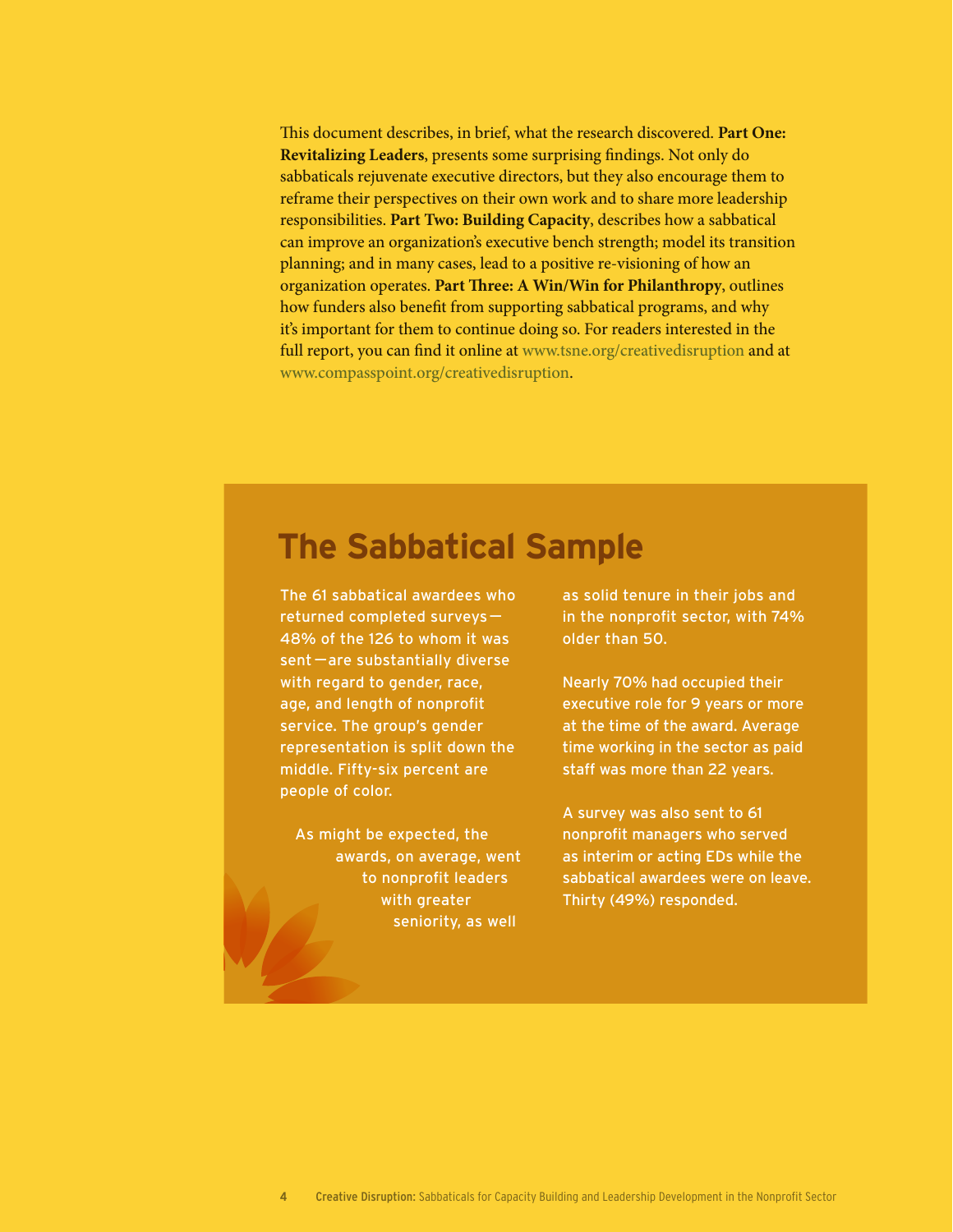$\overline{z}$ ⊢  $\propto$  $\triangleleft$ 

## **REVITALIZING LEADERS** PART ONE

The sabbatical recipients surveyed and interviewed for this study reported highly positive effects from their experiences. Many said it was a once-in-a-lifetime event or "one of the highlights" of their lives. Rejuvenation was the overall impact they reported most often.

Significant time away from daily routines was the major contributing factor to this renewal and its beneficial effects, both for the awardee and his or her organization. These effects can last a long time. The preponderance of survey takers reported that many of the positive changes they experienced remained with them one year or longer, post-sabbatical.

The majority of awardees set out from the very beginning to make their sabbaticals an extraordinary experience. Their personal drive to better themselves and increase their organizations' community impact, paired with extended time away from job and home to give them space for reflection, produced the outcomes found in this study. The critical contribution of the awarding foundations was to use their standing in their communities to create a culture of "permission" for leaders and their boards to support sabbaticals. This one simple act of encouraging rest and reflection resulted in numerous valuable effects.

The foundations that sponsored this study also provide a "template" or set of guidelines for awardees on how to maximize the benefits of their sabbaticals, along with different forms of support for using the template such as a sabbatical orientation session for awardees, offers of coaching, and convenings for the backup leaders.

Which supports awardees took advantage of proved widely variable. The results of the study indicate no single form of support brought about a particular sabbatical benefit. Rather, encouragement from a respected funder, along with some upfront guidance on how to make the most of the sabbatical experience, seems sufficient to generate significant positive effects both for the awardee and, as we will see in Part Two, his or her organization.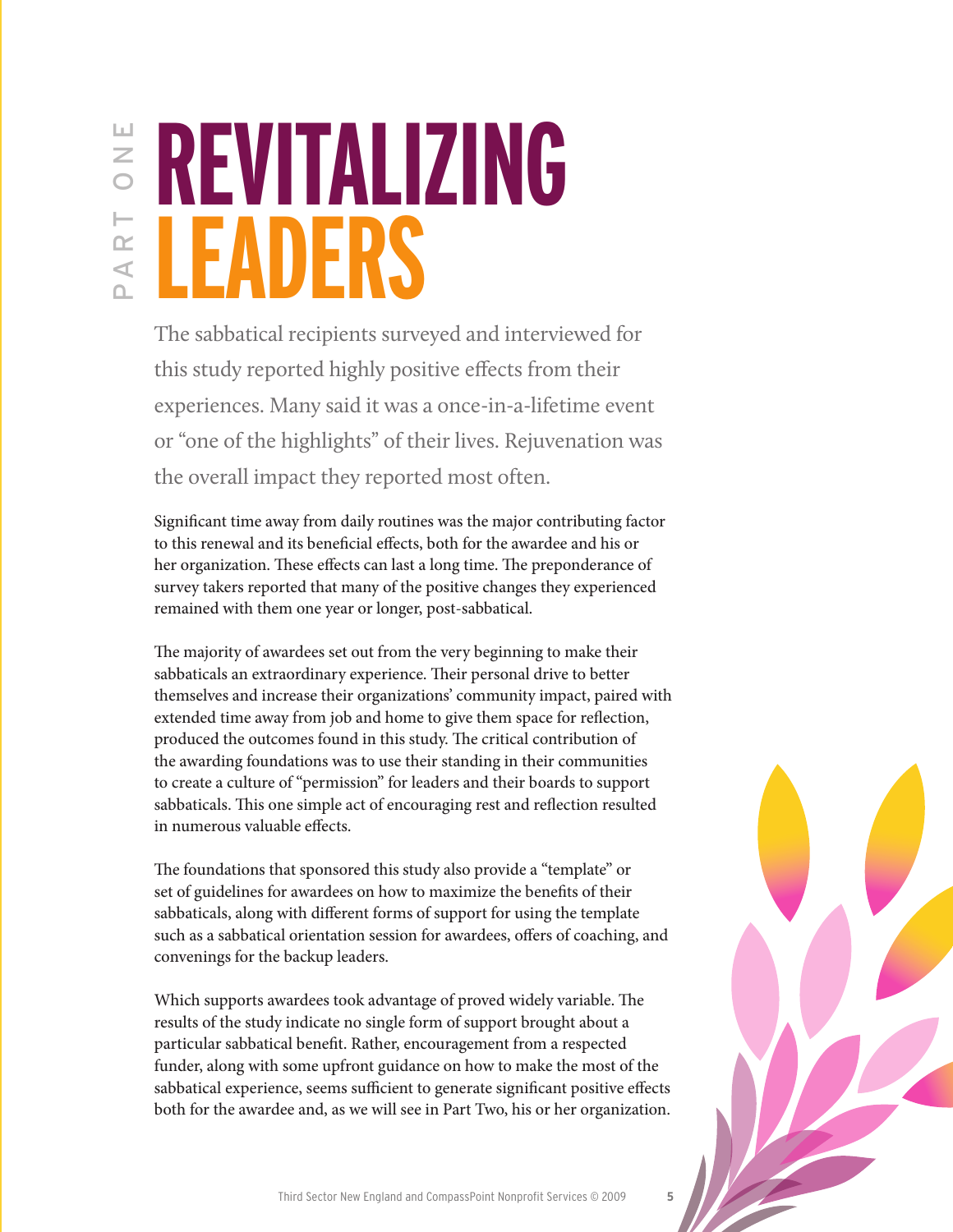### **Well-being by the Numbers**

As the chart below shows, the sabbatical significantly improved indicators of overall well-being such as work/life balance, better connections with family, and better physical health.



### "Creative" Disruption? Really?

We chose the title "Creative Disruption" for this study to highlight the fact that although leadership sabbaticals of several months' duration can be disruptive to organizations, they often spark creativity, establishing new perspectives on an executive's work, organization, and leadership style. The disruption may also bring about the need for staff to take on additional responsibilities sometimes permanently—and trustees or board members to examine their own roles from a new, productive perspective. As a result, new management structures frequently emerge, along with either a fresh vision for or an affirmation of programmatic

direction. Communication and decisionmaking systems often change, as well. Without the outside support and affirmation provided by a foundation, however, the majority of leaders will not, on their own, take extended time away—taking care of oneself rarely holds a high priority in the nonprofit sector. And most organizations cannot afford this gift of time on their own. This report, then, documents how a modest foundation investment in a sabbatical program can make a positive impact both on nonprofit leaders and the organizations in which they work.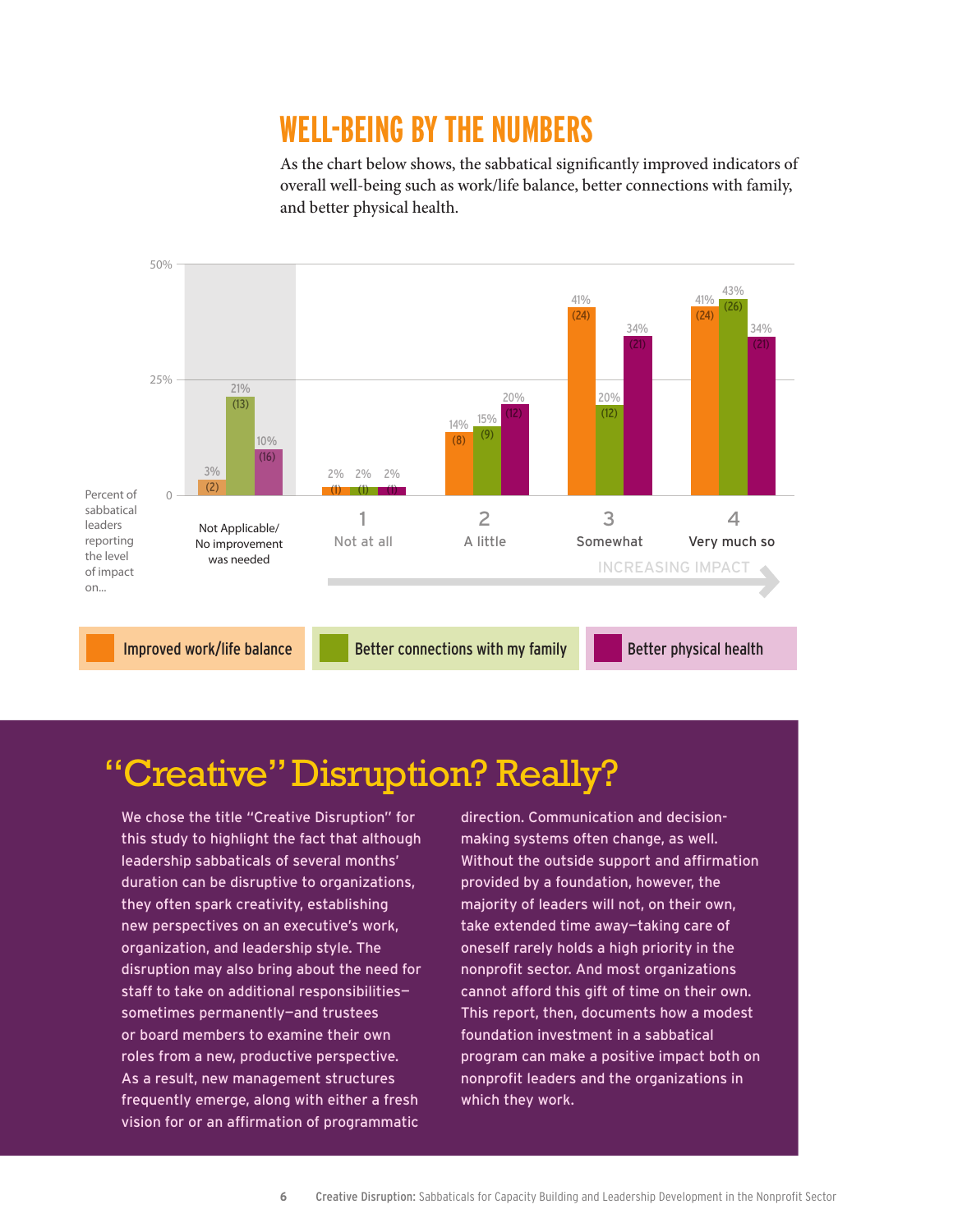### **Individuals Achieve**

Many awardees achieved far more than a rejuvenated spirit. The majority reported they also realized:

#### **Greater Confidence**

Eighty-seven percent of the leaders who responded report increased confidence in doing their jobs after their sabbaticals. Greater confidence enabled leaders to free themselves for higher level work in policy and advocacy, raise funds more effectively, and think out of the box more freely.

#### **Better Relationships with Staff, Board, Funders, and Community**

Although improvements on the indicators of personal well-being were more frequently reported, sabbatical awardees also reported gains in their relationships with supervisees, funders, constituents, and the community.

#### **New Vision**

Three quarters of the leaders in the study found rejuvenation and reflection either helped them crystallize an existing vision for their organizations or frame a new one. Nearly half of those said they have had success in implementing their vision. These leaders include farmworker organizers who have completely reorganized their approach; a museum executive who was planning on departing but whose new vision for a museum program that related to the large immigrant community in his city brought him new energy for the job; and a leader of a community-based program who brought back a vision of crossing boundaries and building collaboration with other community groups rather than competing with them for a larger piece of the pie.

### **Staying in the Job**

One of the most common concerns about providing sabbaticals is that doing so will result in executive directors leaving their often burdensome positions. In fact, the data points in the opposite direction. Sabbaticals often reconnect these remarkable people with the reasons they chose their work and leadership positions to begin with. When asked to report on whether their sabbatical had influenced a "decision that I would stay in my job longer than I had previously projected," a third said that this was true or very much true for them. Only 13% reported the opposite effect that they planned to leave their job in the next one-tothree years.

### The Big Ah Ha!

The absence of a leader for three months can be a challenging but productive moment for an organization. The Alston-Bannerman Program, which has provided sabbatical grants to longtime activists of color since 1988, reports that one of the themes it has seen consistently throughout 21 years of offering its program is that of "people coming back and realizing they are not that indispensable—that they don't have to shoulder every responsibility."

Donna Logan, the evaluator for the Rasmuson Foundation's program, concurs: *"A benefit for organizations is the realization that when sabbatical recipients leave, the organization does not fall apart.* 

*They gain a keener appreciation of their staff's abilities. This in turn builds confidence for the staff members."*

This big "ah ha" is most likely the insight that others achieve as well—the board, staff, constituents. No matter how dynamic, the leader is actually not indispensable. This one realization opens many interesting doors post-sabbatical for organizational development, including delegation and more shared decision-making, board members stepping up, a change of perspective for the leader on how much task level management he or she should be handling, and the concept that succession planning is healthy and does not imply the imminent departure of the leader.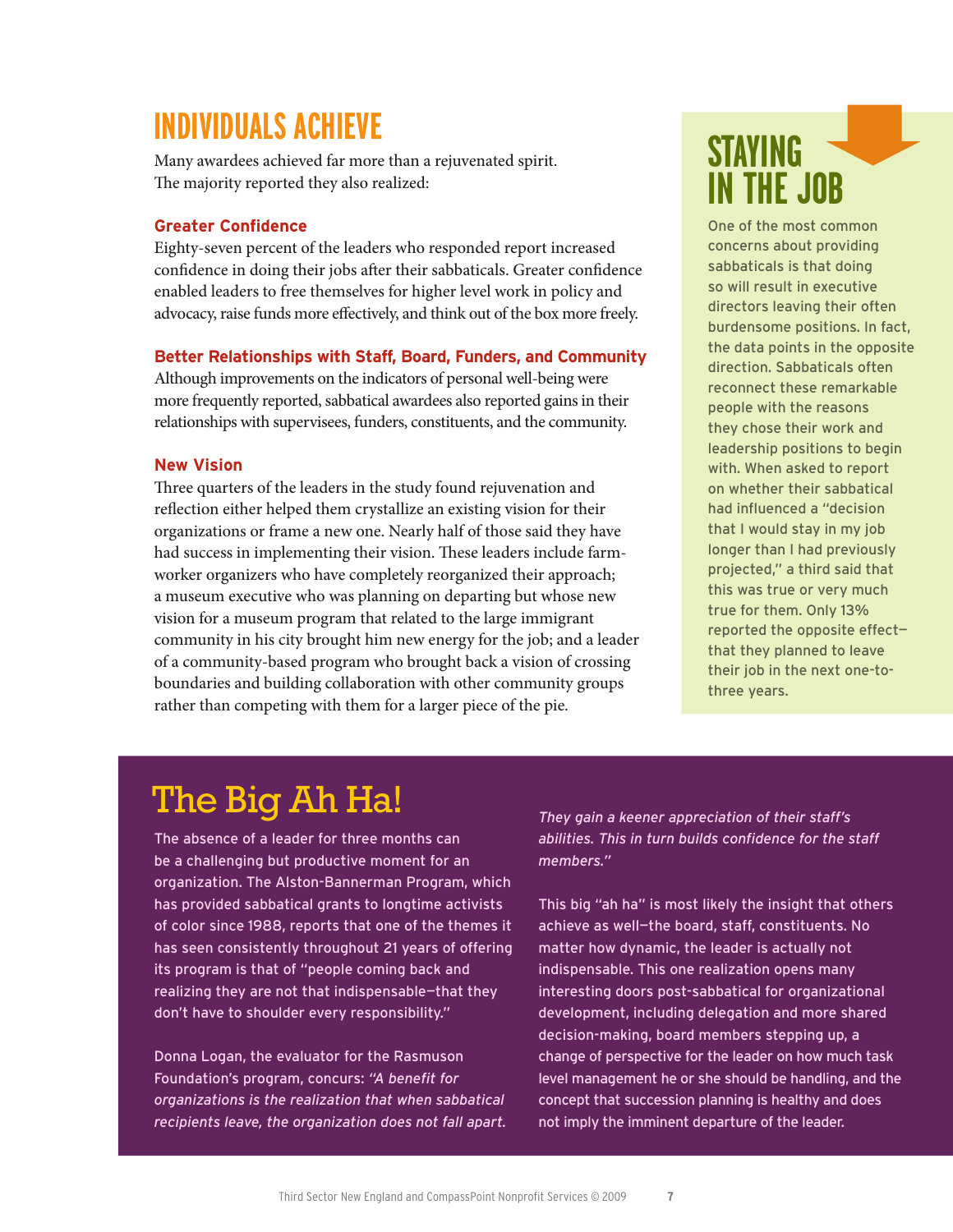### **Bill Watanabe and The Little Tokyo Service Center**

**NICO**  $\mathbf{z}$ CASE

**B** budget of \$8 million, with 100 fullill Watanabe is the executive director of the Little Tokyo Service Center (LTSC) in Los Angeles. LTSC has an operating time and 50 part-time employees. Programs under the Center's umbrella include childcare, afterschool and youth programs, family counseling, domestic violence counseling and shelter, affordable housing and community/economic development, services for the elderly, and other programs to serve low-income or non-English speaking people in need.

Watanabe first entertained the thought of taking a sabbatical after serving as a professional reference for a colleague who had applied for a sabbatical award from the Durfee Foundation. When a Durfee staff member encouraged him to apply, his first thought was, "I'm not burnt out. I really don't need one. I really love my work." Durfee staff asked Watanabe to consider that the sabbatical would give LTSC an opportunity to function without its founder of 20 years. When Watanabe mentioned the possibility to his board, they immediately encouraged his application.

Watanabe's three-month sabbatical in 1999 included a three-week guided tour of Israel and Egypt and a week in Tahiti, both with his wife; a twoweek unstructured road trip with his brother-in-law; and a one month stint writing his autobiography, as a gift to his daughter. The trips and the writing time were "a once in a lifetime opportunity, things I would never have otherwise done" without the sabbatical award. "The experience gave me a great sense of self-worth, realizing that [through my community work] I had earned the award."

Today—10 years later—Watanabe sees helping leaders recharge as one important aspect of the experience, but not the only one. A sabbatical can also provide a springboard to strengthen an agency's second tier

of leadership. LTSC's deputy director served as interim ED in Watanabe's absence. He had judged her very competent in her deputy position and had full confidence she could lead the agency. During the sabbatical, two of her deputies took over her duties while she was in the top job. One of them is now a deputy to the ED.

As a result of insights gained while on sabbatical, Watanabe undertook a dramatic restructuring of LTSC. This included merging two 501(c)3s, one a community services center and the other a community development corporation, together as one entity. He also energetically ramped up a community organizing project that had been stalled. And the sabbatical helped him expand his vision of advocacy. In 1994, LTSC had begun a search for a site to build a large gymnasium in Little Tokyo, a high priority need for the community. By 1999, little progress had been made. With the "fresh set of eyes" he gained on his sabbatical, he reviewed several LTSC projects with the question, "Why are we doing it that way?" With particular regard to the gym project, he pondered, "Why should we not advocate more loudly for ourselves?" He realized he needed to create a bigger stir in the community. So he organized a vocal and visible demonstration in Little Tokyo that drew 500 people. "Politicians and funders saw it," and things began to happen.

Today, things are still happening. Both Watanabe and the organization continue to evolve. According to LTSC's board chair, the board realized that Watanabe was the right person to lead the Center, but that both he and the board came to realize the need for him to build a stronger second tier of leadership and move out of daily management. And that's exactly what has happened. "Now, if Bill were to leave tomorrow," the chair says, "the organization would be in very good hands."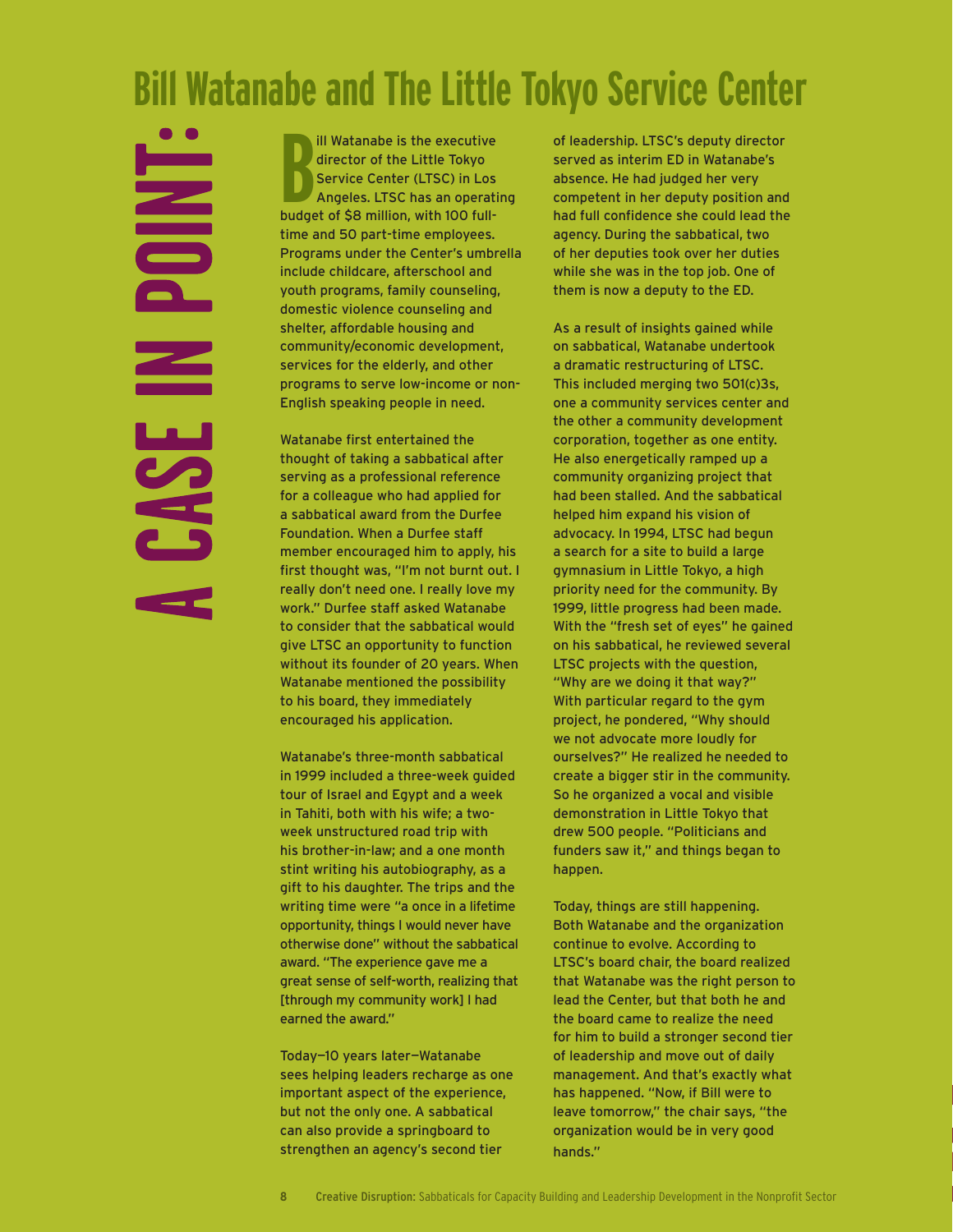# PART two I W I

# **BUILDING CAPACITY**

Nearly one-quarter of the survey participants worked in human service (non-healthcare) organizations. Another 22% were community organizers. The percentage of the awardees' organizations in each of the budget size and staff size categories matches reasonably well with the percentages for the nonprofit sector as a whole. For instance, 59% of the organizations have 20 or fewer staff, and 78% have budgets of \$3,000,000 or less. We believe then that the benefits of sabbaticals can apply to nearly the entire spectrum of organizations that constitute the sector. Following are some achievements the organizations realized:

### "This was probably one of the greatest outcomes. I am so much more involved with my peers at other agencies now."

*– An Awardee*

### **Governance Improves**

The evidence demonstrates that sabbaticals can bolster governance. In the survey, 60% of awardees and 53% of interim leaders reported that the board of directors became more effective as a result of the planning and learning surrounding the sabbatical. Seventy-five percent of the interims said they had a more productive relationship with their board as a result of working more closely with its members.

"My desire has always been that the organization be eventually run by the women we serve. Since my return, I've experienced the staff being more confident with their input/decisions/assessments."

*– An Awardee*

From previous local studies of sabbatical programs as well as the survey's findings, it appears that governance could be another organizational arena that may shift during a sabbatical. Integrating board members more fully into the orientation, planning, and holding reentry meetings (as some programs already do) may make that shift more likely and more productive.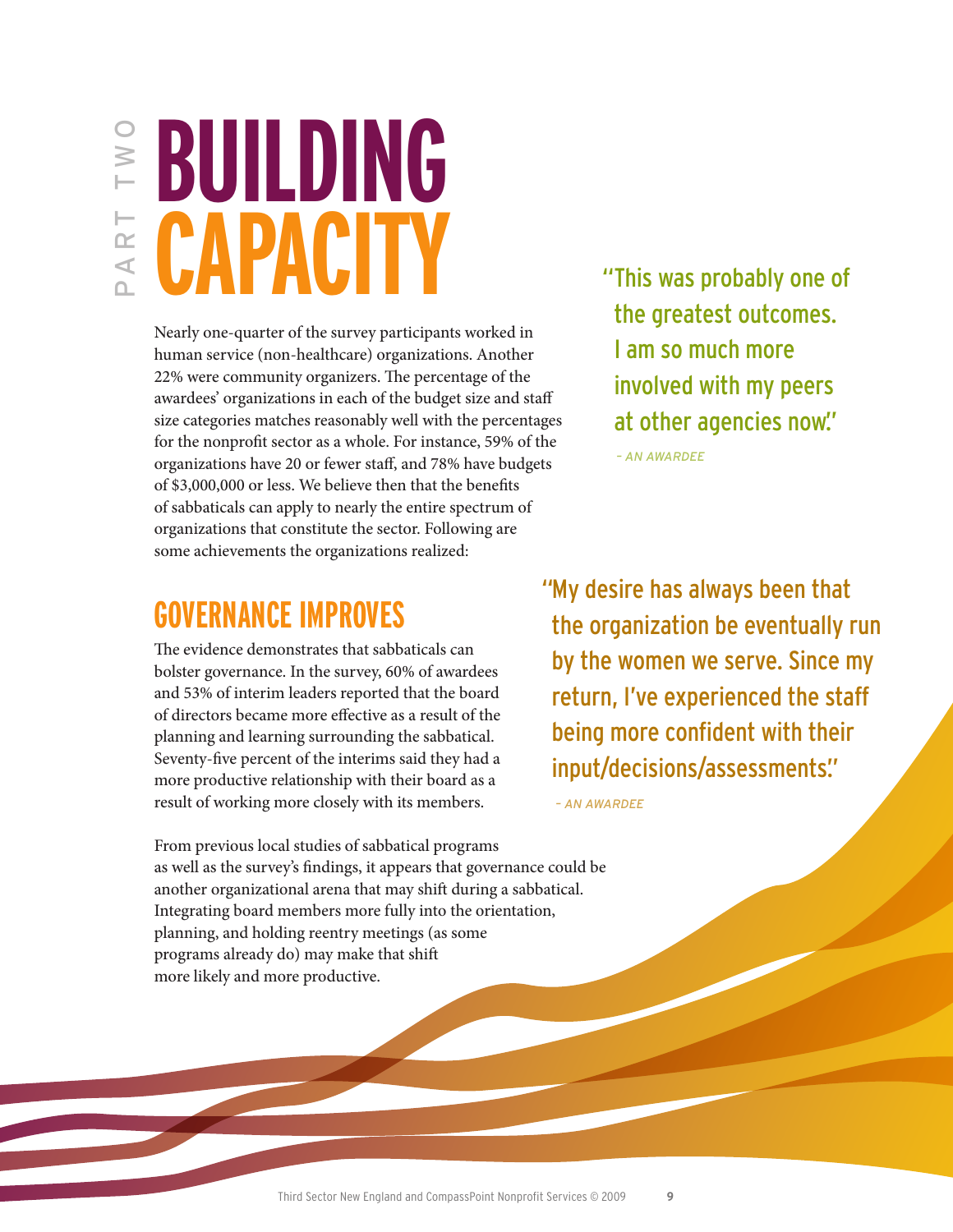### **Connection and Collaboration**

Convening alumni from the sabbatical cohorts has emerged as a critical post-sabbatical element. Nearly nine out of ten awardees reported having

"The organization has created a more shared approach to decision making and clearer lines of accountability."

 *– An Awardee*

attended foundation-sponsored formal gatherings, and 80% reported that they have developed a personal and/or professional bond with other awardees.

The Alston-Bannerman Fellowship Program recently convened its awardees from all over the country for a celebration and to discuss and record lessons learned. Piper and Durfee have well-established alumni gatherings. Piper has been providing up to five awards per year since

2001 and has monthly or bimonthly meetings of their Fellows.

Peer learning circles have emerged organically from these frequent, informal gatherings. The circles serve to broaden leaders' knowledge of other nonprofit sectors and provide peer support. Barr holds formal retreats several times a year over three years for each sabbatical cohort and conducts an annual alumni gathering. While the Durfee alumni gatherings have changed over the years from less formal to more formal, the alumni group has always resisted a set agenda and wants time to focus on making

connections. This desire for less structure and more time for connection runs across the programs.

Convening awardees in this way allows them to build connections that often mature into full collaborations. It is at this point where sabbaticals begin to influence cross-organizational or community impacts.

"I have informal lunches with other awardees (all of whom I did not know before) to bounce ideas off of them and to share information."

*– An Awardee*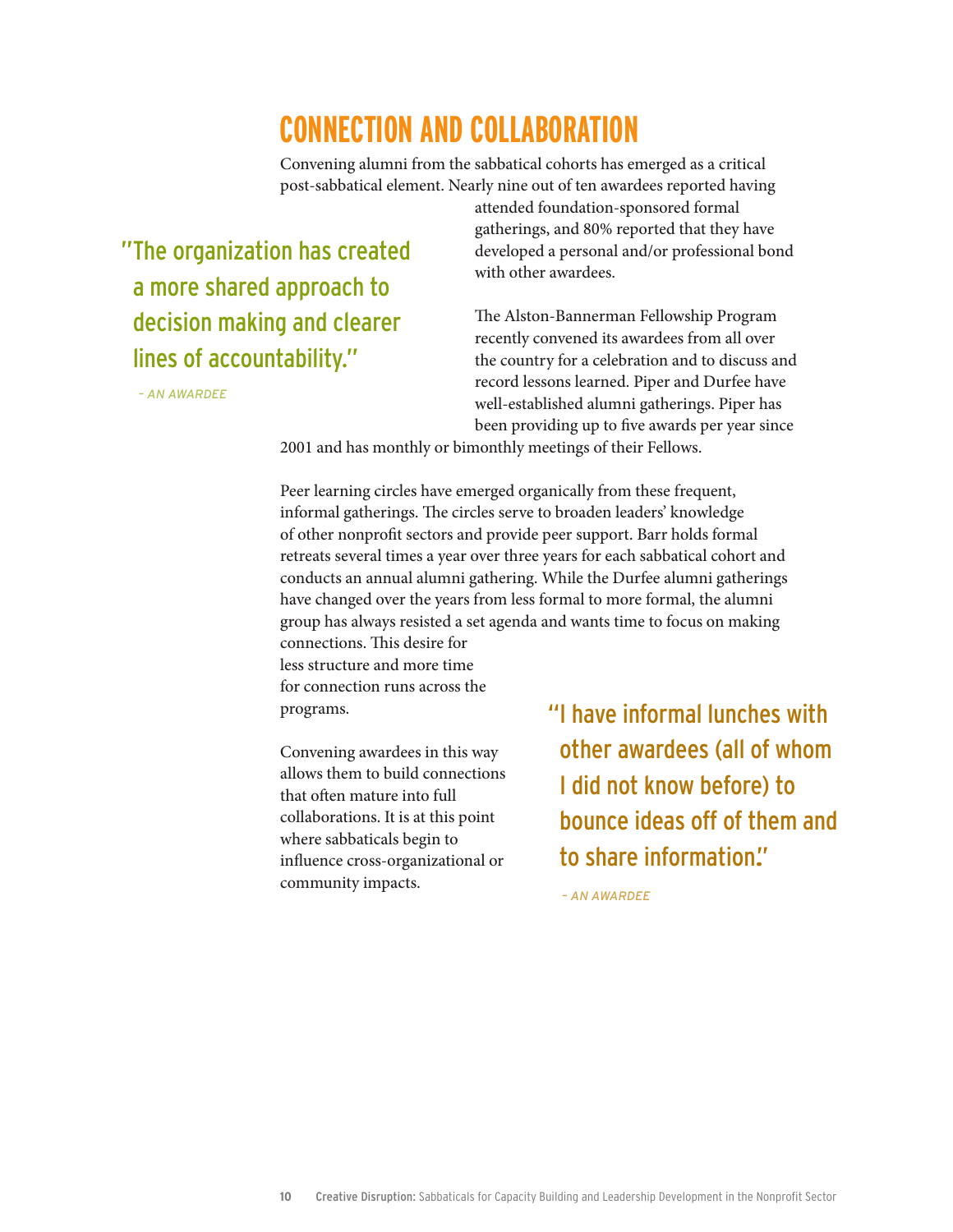### **Measuring Impact:** Shared Leadership and Building the Bench

Awardee responses demonstrate that as a result of the planning and learning surrounding a sabbatical, the organization changed so that post-sabbatical the director:

- + Shared a greater amount of decision-making with managers (85%)
- + Was more comfortable delegating major responsibilities (84%)
- $\div$  Felt that the managers in their organization had become more skilled in their positions (83%)
- $+$  Restructured the management team (69%)
- + Restructured their job and delegated some of their duties to others (64%)
- + Reported that the board of directors became more effective (60%)

Sixty-one staff who served as interim leaders for the sabbatical awardees were sent surveys regarding their experiences. Thirty of them responded to the survey. Like the awardees, they report greater shared leadership and executive delegation post-sabbatical. More specifically, they:

- $+$  Report that their job has been restructured and they continue to be responsible for some duties they performed as an interim leader (60%)
- $\div$  Agree that managers are better skilled in positions (77%)
- + Agree that there is more delegation (77%)
- $+$  Respond that they have a greater sphere of decision-making authority (67%)
- $\div$  Report that the management team has been restructured (43%)

The figures speak to the organizational shifts caused by the creative disruption of the sabbatical overall—its interlocking impact on interim leaders and other managers, board members, and the executive leader.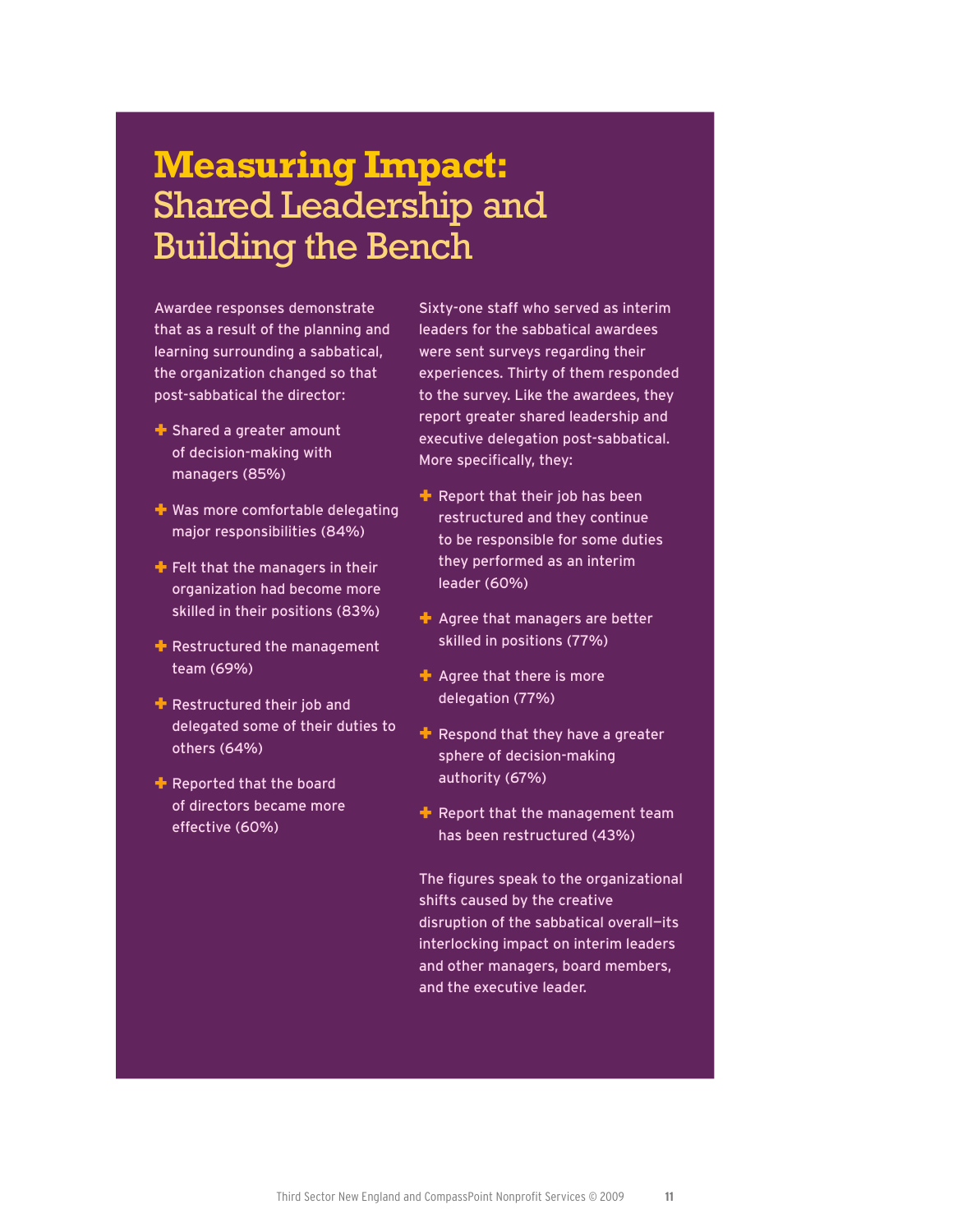### **Preparing for Succession**

Nonprofits in general tend to resist succession planning. Boards worry they will lose good leaders, and leaders fear they will send the wrong message to their boards, staff, and funders. However, the culture regarding these barriers is slowly shifting as sabbaticals force a form of succession planning—preparing managers to lead while the ED is on a three-month leave.

In fact, post-sabbatical, a small number of awardees do leave their organizations. More often than not, the sabbatical helps support a positive, well-planned transition. In some cases, a sabbatical has helped make clear that the person who acted as interim would be the right choice to take

"I was able to see more clearly how public education of the larger community and advocacy fit into our mission statement... the sabbatical helped me to see how much can be accomplished with volunteers."

*– interim leader*

over the ED position permanently. In others, interims—and their organizations— have realized they wouldn't be a good fit for the job.

Organizations can use sabbaticals in many ways beyond creating a respite for the awardee—to support leadership from within, for example, and to try out interim leadership, enable boards to gain greater perspective, and strengthen the bench. They may also experience

unintentional ripple effects from sabbaticals, but when organizations go about strengthening, testing, or experimenting with leadership in a purposeful way during the absence of the executive, they gain even more.

### **Interim Leaders**

Of the survey participants who took over as interim leaders of their organizations while the ED was on sabbatical, 50% say their experience provided them with a new vision for the organization, and 80% of those have been able to influence the organization to take on all or parts of their new vision.

A small number of interims report the experience was too difficult. Some believe they were not prepared well enough in advance or that they carried two jobs instead of one for three months. Some did not feel prepared for the reentry of the leader.

Others chafed when a leader returned unchanged or did not listen to the experience of the interim and the other staff left behind. A minority experienced insights into dysfunction, either with the leader or with the organizational culture.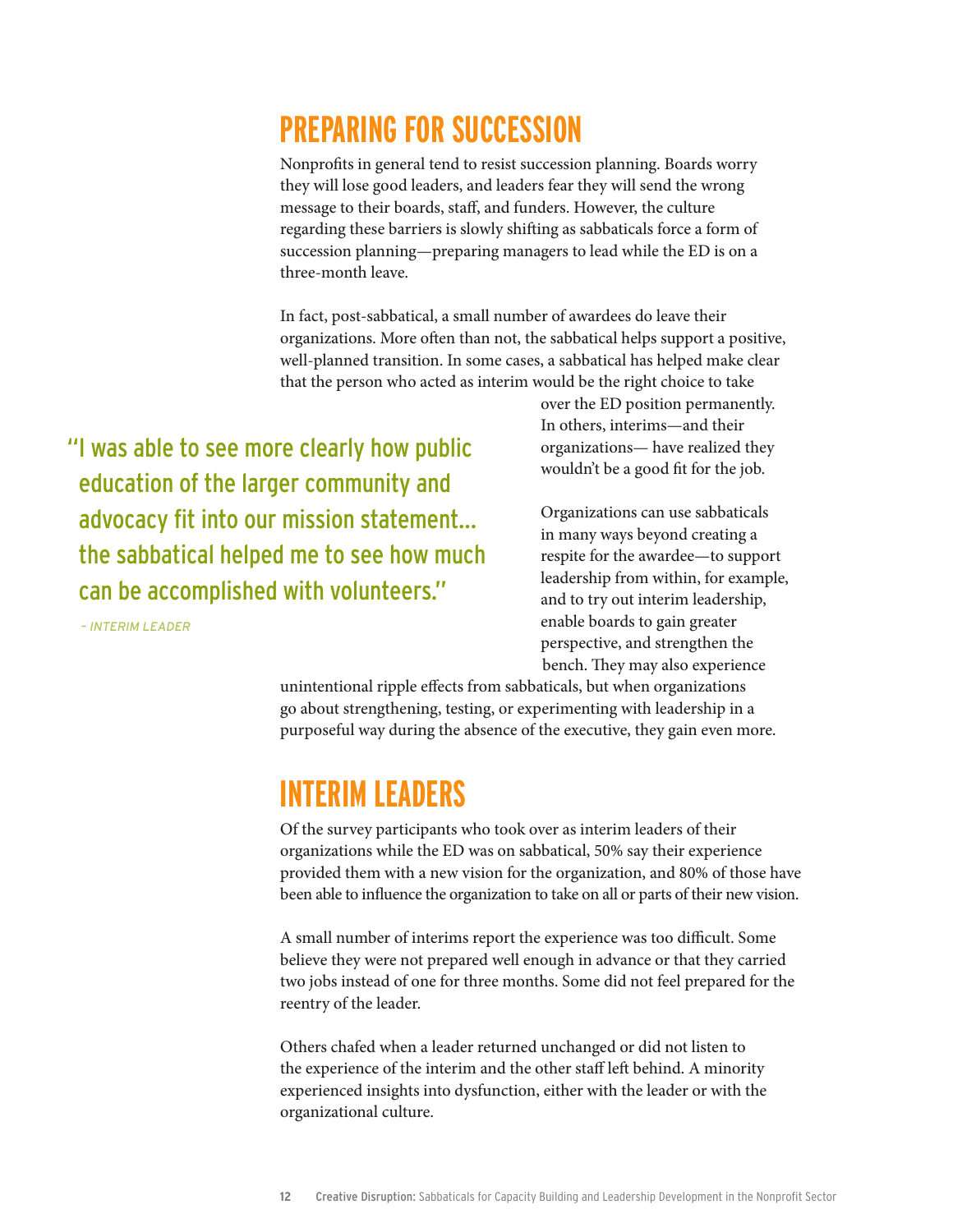### Not Everyone Wants to Be a Leader

A sabbatical can clarify what the ED's responsibilities actually are—important information to have when looking for a successor. And interims can decide if the ED's job is really what they aspire to. Too often, organizations groom someone internally for eventual succession to the ED's position, only to learn at the last moment that the candidate has no interest in the job.

The career pathways of interim leaders may be "up" within the organization. However, very few interims have gone on to replace the executives participating in this study. So although there are many positive experiences and lessons for interim directors, there is no data indicating that they are more likely to become executive directors as a result.

Again, while 90% of the 30 interim respondents enjoyed their interim experience, the impact on them varied tremendously, ranging from affirming a desire to become a leader on their own to confirming that they wish to remain in their current positions.

For smaller organizations with only two or three staff members or for organizations that cannot off-load the interim's work to other staff, providing the interim with an opportunity to experience the executive director position from the inside-out may be too stressful for all concerned. In these cases, it may be wiser to allow organizations to choose between an experienced outside interim and an internal interim leader.

It is clear that better prepared interims, working in organizations with healthy cultures, as well as leaders and board members who support them in their role, have a more positive experience.

### A Tale of Transition

Chevy Humphrey is the president and CEO of Arizona Science. She worked as the organization's executive vice president and COO when she became a sabbatical awardee. (The Piper Trust provides sabbaticals at both the executive and other leadership levels within nonprofits.) Humphrey's organization used the sabbatical as a way for her, as future leader, to prepare personally for stepping up to the CEO position. Prior to the sabbatical, the organization also offered professional training for key staff.

*"The sabbatical played a huge role in the transition process," Humphrey writes. "It prepared me both personally and professionally for this new undertaking, and I was able to prepare my supervisees through professional development to take on more of my COO responsibilities and feel confident that they could handle things during my leave."*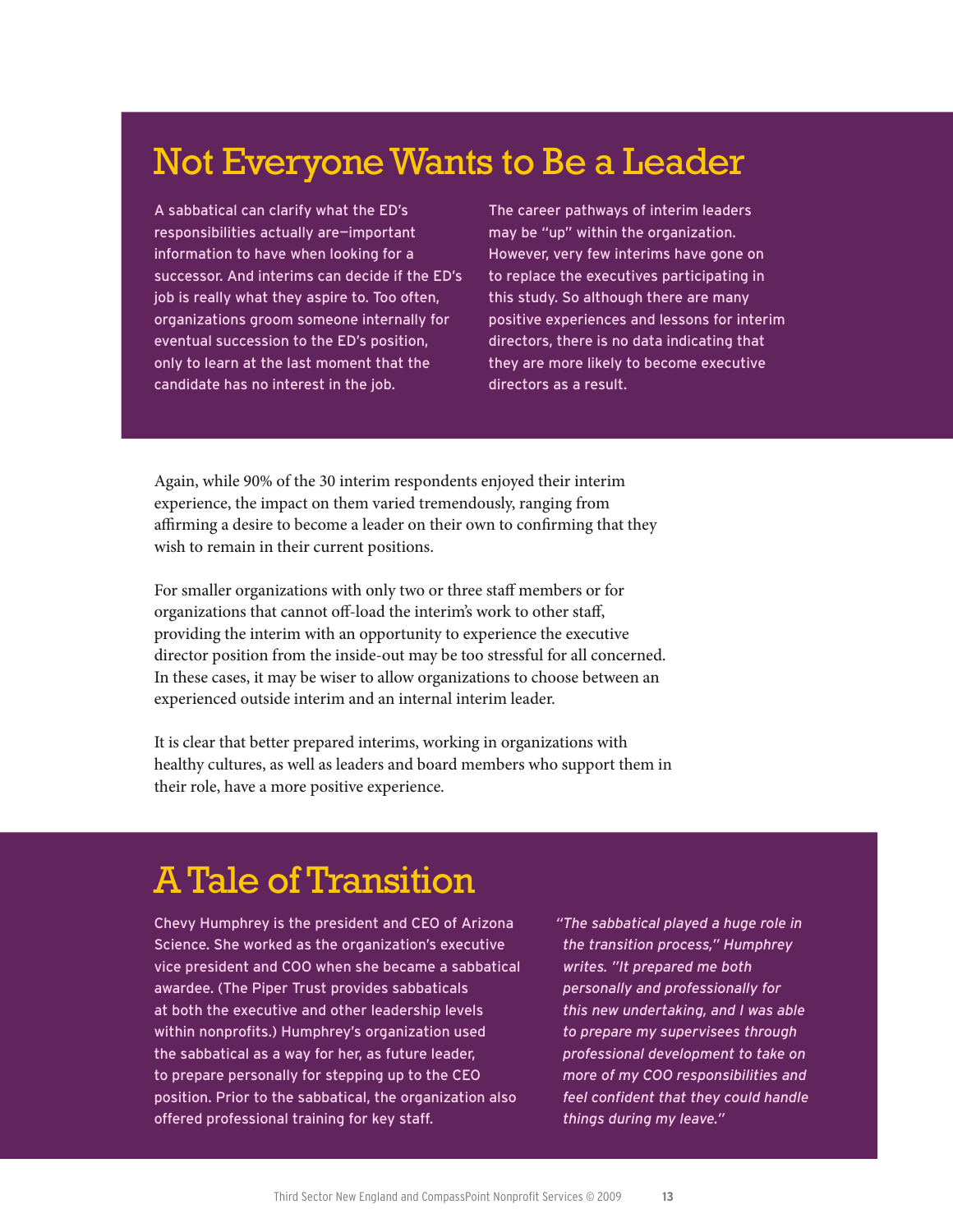### **The Challenges of Sabbaticals**

Although sabbaticals offer numerous benefits to individuals and organizations, 35% of survey respondents report some negative impacts or challenges resulted from their award. Most of these were minor or unique to individual applicants, as for example, a leader who missed the graduation ceremony of one of the organization's programs. However, a more general theme surfaced around the way in which a sabbatical sometimes uncovers areas of organizational weakness, such as those listed below.

#### **Challenges for Awardee Organizations**

- Over-dependence upon the leader as lead fundraiser (with no one stepping up during his or her absence)
- Increased strain on an already under-capitalized nonprofit, which results in a particularly stressful experience for the interim leader
- Organizational politics, such as described by one awardee: "A power vacuum was created and a couple of employees took advantage"
- A realization that a leader on sabbatical is no longer quite the right match for his or her organization, which may lead to the leader's resignation as an unintended consequence

One interesting challenge for some organizations is the "creative tension that bursts forth," as one awardee put it. Some awardees were surprised to discover some level of conflict or creative tension when they returned—their very absence from the role of the "gatekeeper" who paced the action and managed what was discussable and not discussable had resulted in a release of pent up energy. Although this outcome can seem negative on the surface, if well managed, it can actually work out as a long-term advantage for an organization. The new energy can be disorienting, especially when it seems to be fueling conflict, but the insights it engenders in previously un-discussable areas can lead to growth in organizational capacity.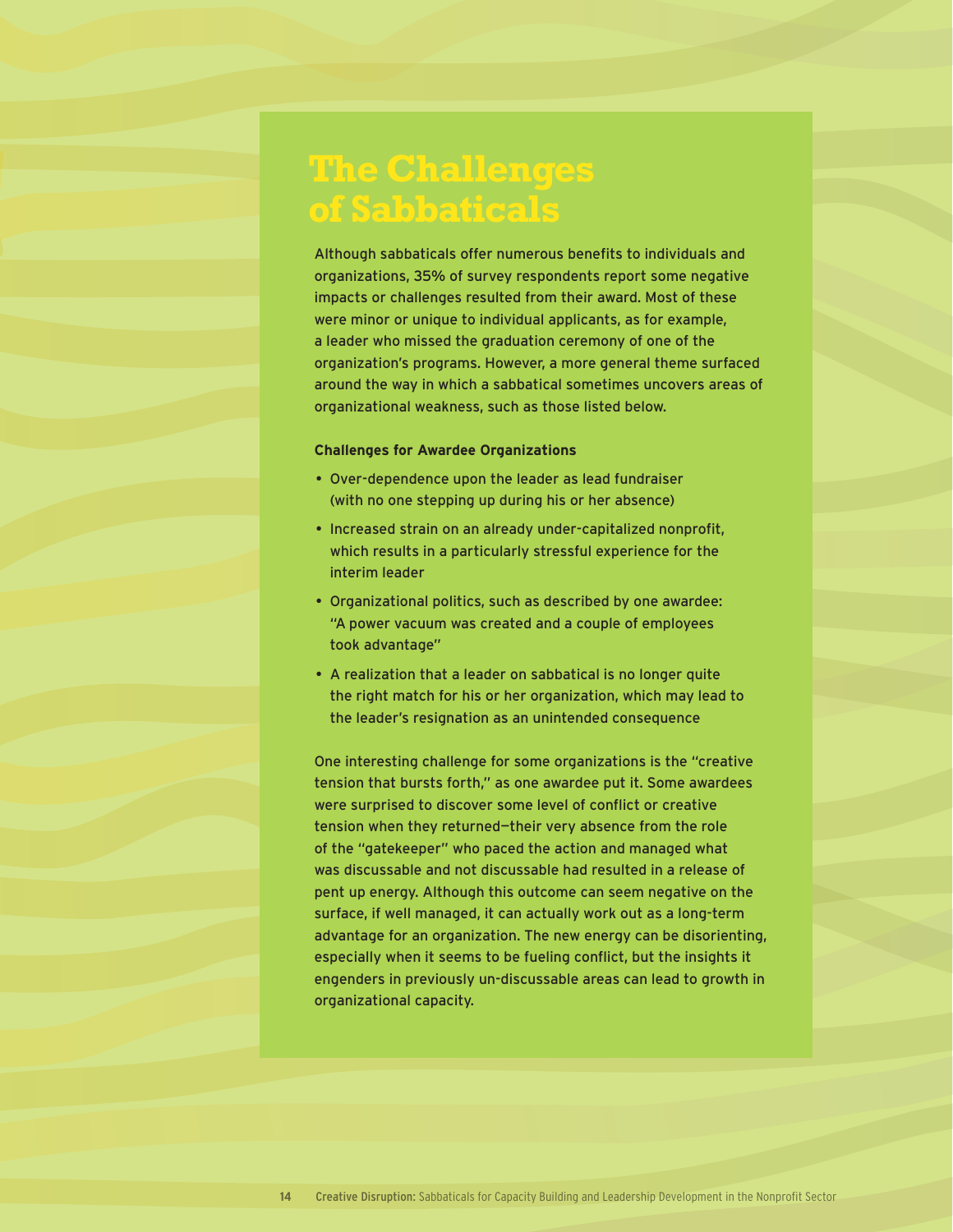#### **A WIN/WIN FOR** Ш PART three  $\lfloor \underline{\ldots} \rfloor$ THRI **PHILANTHROPY** ART

Foundations funding sabbatical programs have enjoyed several key benefits, such as developing deeper relationships with leaders of grantee organizations, building good will, and experiencing new insights into issues with which grantees grapple.

**Developing Deeper Relationships** Sabbaticals focus more intensively on grantees/leaders than do most grant programs. A leader who receives a sabbatical award, then uses a foundation's support to prepare for his or her absence, and finally participates in alumni convenings often develops a strong, trusting relationship with the foundation's leadership.

#### **Building Good Will**

These strengthened relationships facilitate direct feedback from awardees to the foundation. For instance, staff at the Barr Foundation find that sabbatical alumni feel more empowered to critique the foundation in a constructive way and are more

confident to do so than are other grantees. Getting this kind of honest input can be invaluable for foundation staff. The Durfee Foundation's program began 12 years ago. In that time, they have developed long-term relationships that have resulted in nonprofit leaders who remain trusted advisors to the foundation years after they took their sabbaticals. In addition, Durfee uses the sabbatical alumni as a brain trust to help in many aspects of their work. For example, alumni assist in developing new grant programs or in rethinking current ones.

#### **Experiencing New Insights**

At alumni gatherings, in particular, foundation staff can see the interconnections among different funding areas better as they watch leaders interact and ask questions of each other. This sometimes leads to awardees working with

other nonprofits outside of the foundation's giving area. This too can create opportunities for new insights. For example, the Barr Foundation does not fund community development corporations (CDCs) or the affordable housing field in general. Barr does fund environmental organizations. Because of what Barr staff learned in listening to the exchanges among some environmental grantees that assist CDCs with green technologies, Barr has now decided to fund some CDCs for their environment-related work. It would not have done so without the knowledge gained through its sabbatical program.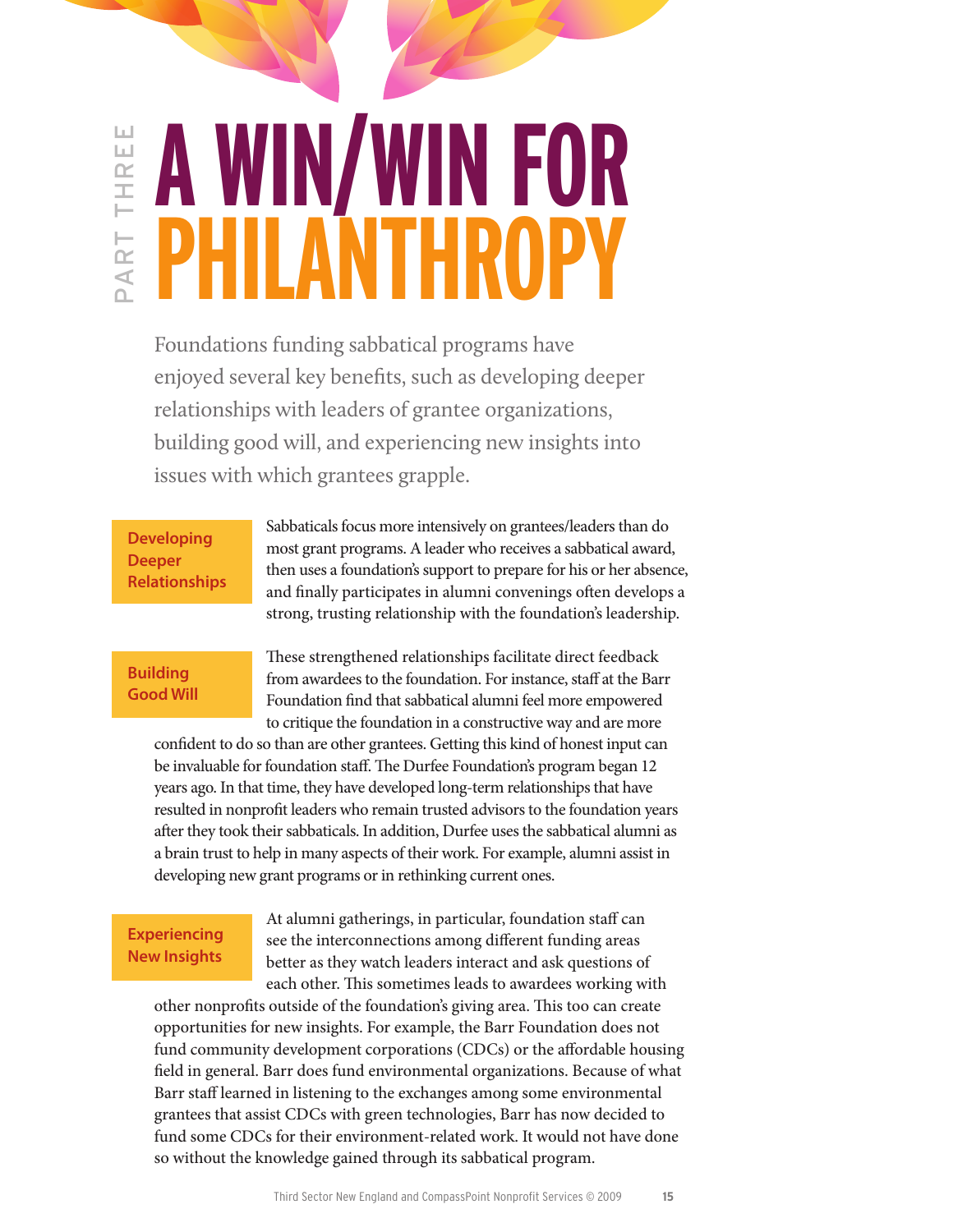### **Tamara J. Woodbury and the Girl Scouts-Arizona Cactus-Pine Council**

**POINT**  $\leq$ CASE

**I** f there is a poster child for what an already extraordinary leader can do with a little time for reflection and rejuvenation, it is Tamara Woodbury Quite simply, she is at the heart of a already extraordinary leader can do with a little time for reflection and rejuvenation, it is Tamara Woodbury. Quite simply, she is at the heart of a "re-founding" or reinterpretation of Girl Scouting's tenets, both in Arizona, where she works as ED of the Girl Scouts-Arizona Cactus-Pine Council, and nationally.

Woodbury grew up in a conservative environment where joining the Girl Scouts, with its stated mission of empowering girls, was "an act of defiance." However, scouting served as an oasis in the desert for her. She describes her scouting experience as the first time she was seen for "who I am" and that her talents were recognized. As a young woman studying to become a doctor, Tamara decided to "gift back" to the Girl Scouts by volunteering at a local council. That decision changed her life. She never returned to her study of medicine.

Twenty-seven years later, she was still with the Girl Scouts and had become an executive director in the organization. Today, Woodbury describes herself as a lifelong learner, and when one of her colleagues at the time recommended that she apply for The Virginia G. Piper Charitable Trust sabbatical program, she saw it as an opportunity to receive some education that the Council could not afford to offer.

She designed her sabbatical in two parts. The first enabled her to follow her deep interest in learning organization theory by going through a program at the Society of Organizational Learning (SoL) Institute in Halifax, Nova Scotia. The second was a four-week retreat to her cabin in Flagstaff, where she spent mornings reading and writing and afternoons hiking and relaxing. What Woodbury thought and wrote about during her sabbatical has led to nothing short of a transformation for the Cactus-Pine Council. This has led to a ripple effect that seven years later is still deeply altering the organization's culture, practice, principles, and effectiveness.

Woodbury began her post-sabbatical work with the Council by engaging staff and board in a deep listening project.

The Council sought information from their 9,200 volunteers (working with 26,000 Girl Scouts). They discovered the volunteers did not believe the Girl Scout Council trusted them, as evidenced by the high number of regulations and requirements reinforced through language in written materials. The Council reviewed its own "organizational artifacts," and staff and board members were "amazed at both the language we had chosen to employ and the bureaucratic barriers we had unintentionally established—all in the 'best interest' of our organization."

Woodbury then embarked on a five-year (r)evolution, still in process, to embed a new culture into the Council—one that relies deeply on the 1912 founding "spirit of love" and mission of Juliette Low. This work says that today the Girl Scouts' job is to "build deliberate environments where acceptance of each girl is primary, where adults and peers really listen to the girls' questions and needs, where girls can explore the things that matter most to them, and where preteens and teens learn to hear and trust their own inner guidance." Programmatically the council began a shift from *telling* girls how to be leaders to helping girls *source* their leadership from the inside-out. It now employs new techniques like storytelling and intergenerational support through elder circles of women who have been Girl Scouts or otherwise attained the wisdom that comes from living a full life employing these new techniques to help every girl in "authoring her own life."

Woodbury's seeing—or emergent thinking led her to articulate her thoughts in writing. This writing then manifested into actionable steps that shifted the organizational culture at Cactus-Pine Council to focus on the inside-out of girl's leadership development by changing its policies, systems, management structures, and language. The result has been an ongoing process of managing change from a culture of conformity, restraint, and risk aversion to one of unleashing the human spirit and tapping into that spirit as the organization's most renewable resource.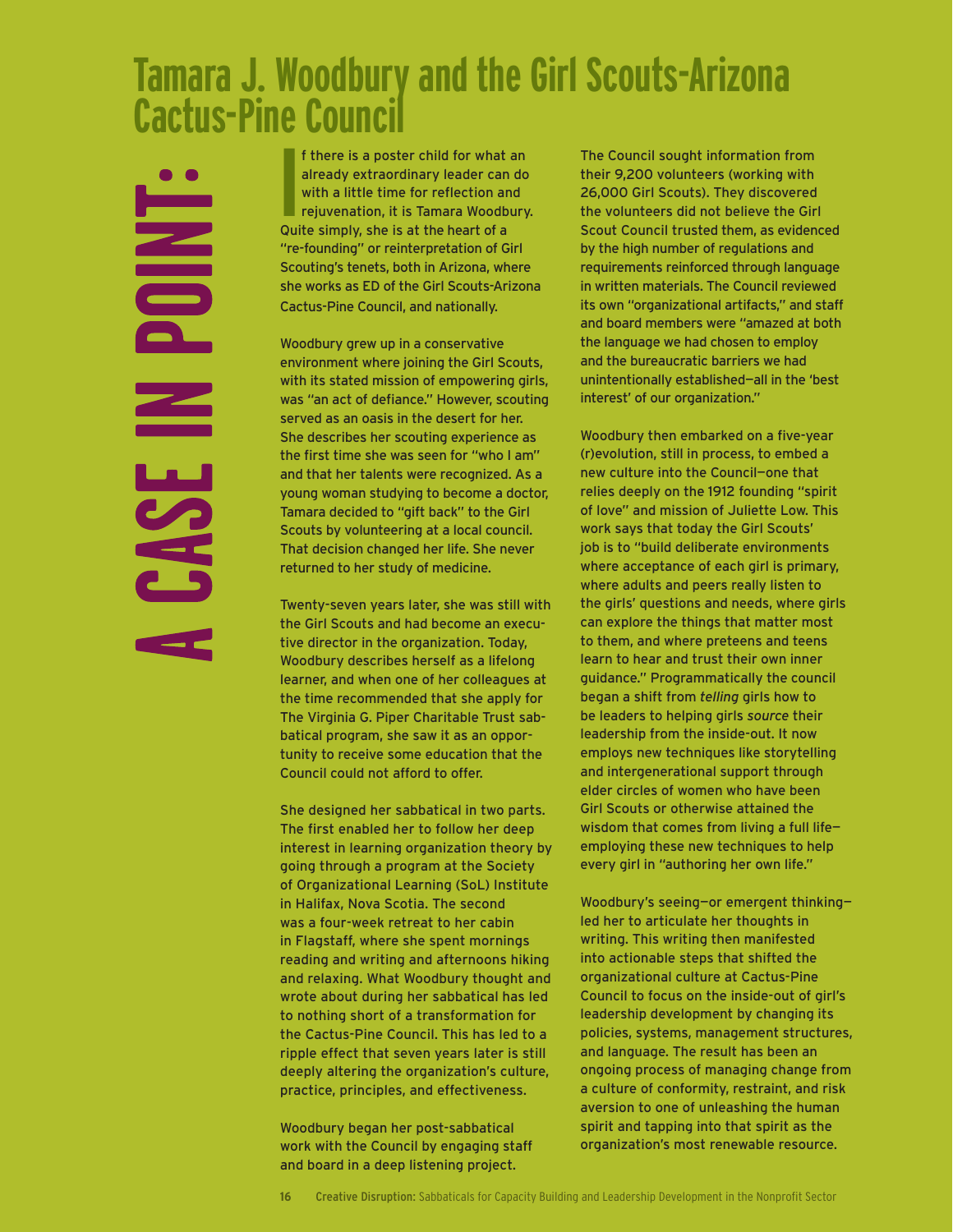### **Best Practices in Supporting Sabbatical Programs**

For foundations or other funders interested in starting a sabbatical awards program, a snapshot of recommended best practices follows. These practices have emerged from interviews with staff at the five participating sabbatical programs and with their consultants and evaluators, from interviews with their sabbatical awardees, from surveys of their sabbatical awardees and interim leaders, and from a review of previous studies.

#### **Financial Support**

All of the participating foundations in this study offer a grant ranging from \$25,000 to

\$40,000 payable to the organization. This support primarily is intended to cover the executive director's salary while on leave, as well as travel or related expenses. Some foundations allow a portion of the grant to go toward organizational development support prior to, during, and after the sabbatical. Others provide a separate grant for organizational support.

#### **Continuity of Foundation Program Staff**

Staff continuity is important. Long-term

staff of these programs, such as Madeleine Adamson at Alston/Bannerman and Claire Peeps and Carrie Avery at The Durfee Foundation, retain knowledge that builds from cohort to cohort and use this to improve their programs. In the case of the Z. Smith Reynolds Foundation, Jean McLendon has consulted to the project since its inception in 1991. She has a wealth of experience and wisdom from her years of working with sabbatical awardees. When foundation program staff turn over, this kind of ongoing relationship with a partnering consultant, documentarian, or evaluator can help capture lessons and build institutional memory.

These program officers each commented on the importance of staff (or intermediary) continuity for several reasons:

- There is both art and science to the sabbatical selection process (see below). The art is in developing "wisdom" and a "human touch," which can only happen over time. Making these awards requires sensitivity and some nuanced due diligence. Likewise, understanding how much to guide awardees while allowing them freedom to do as they wish with their extended time away from work is a skill that grows with experience.
- Intentionally and consistently capturing lessons helps preserve new knowledge from cohort to cohort.
- Foundation staff who have led sabbatical programs over a number of years build relationships with counterparts at other foundations in which lessons are shared and field-building studies are jointly funded.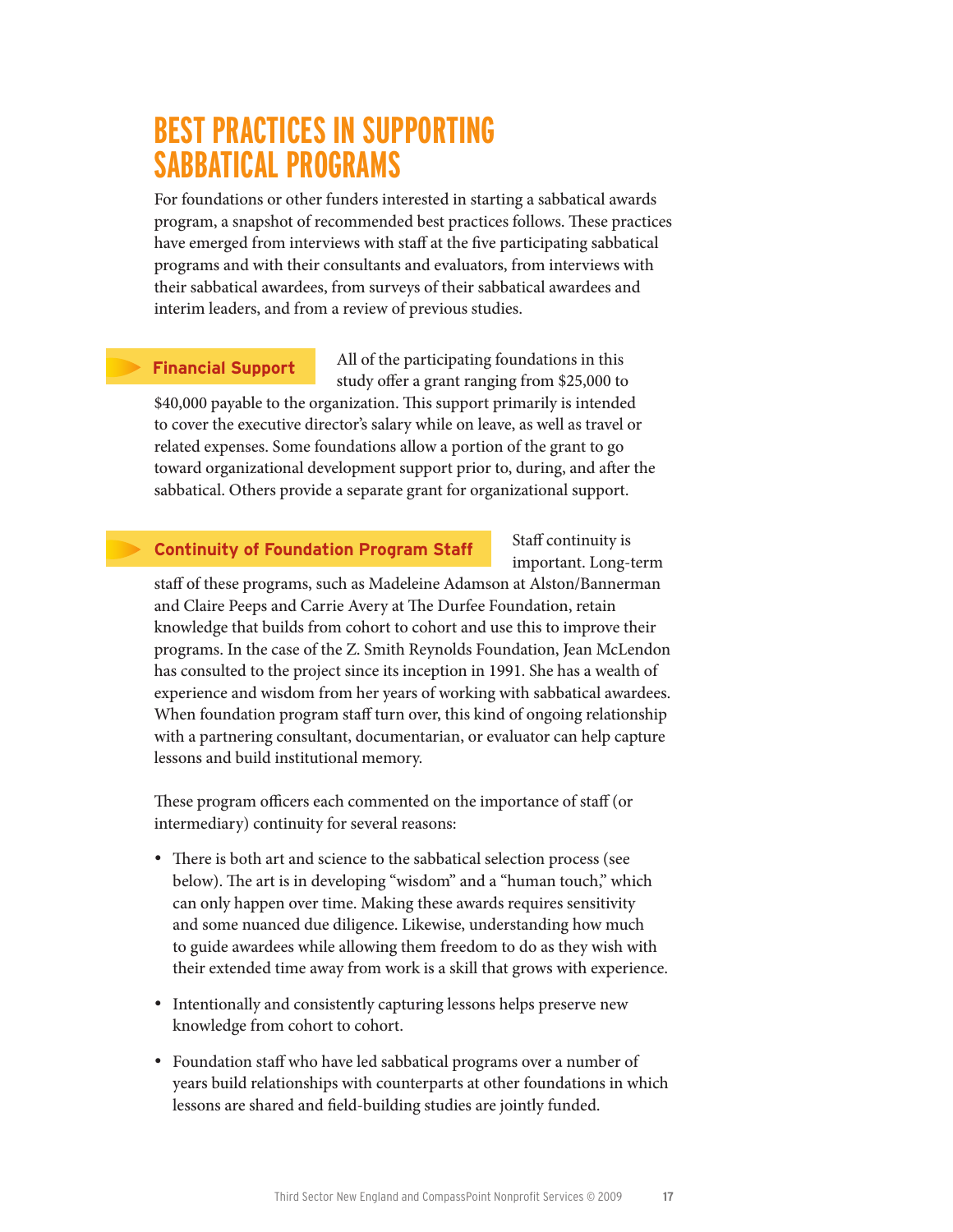#### **Selection Process**

Foundations have a number of criteria or screens for their sabbatical programs. One

criterion common to all programs is that these awards are for effective, proven leaders of nonprofits to provide them time away from work. The foundations providing sabbaticals have a variety of other standards for making their selections. The most typical are:

- A minimum length of service in their nonprofit and/or their field (e.g., the arts, human services, community development). Ten years of service is common, although some foundations require five years of service and others have no minimum requirement.
- Geography. This is defined by the foundation's grant making region.
	- • Types of nonprofit fields. Foundations typically provide sabbaticals to leaders of organizations that fall within their usual giving areas.
	- Staff position in the nonprofit. Sabbaticals are most frequently thought of as awards for executive directors; however a number of programs provide sabbaticals to staff in different roles.

As one program officer said, "The selection process is not neutral." If the above guidelines are fairly value neutral, the art of selection comes into play when balancing for gender, age, race, and ethnicity among those eligible and when considering timing, organizational stability, and "need" for a break. For foundations that convene an awardee cohort periodically, some thought is given to the mix of leaders with respect to leadership style and role in a given group.

#### **Application Process**

The majority of foundations rely on a

multipart application and screening process. Some of the foundations, such as Durfee, do selection by committee. Some do site visits, but not all. Durfee staff speak to the importance of the site visit as a way of understanding what impact the organization may experience during the leader's absence and how supportive staff are toward the leader. In the final analysis, this insight can help identify the more effective leaders for selection.

Four of the five programs have an application process in which potential candidates apply and are selected in a competitive process. One program selects through an anonymous process similar to the Macarthur "Genius" Award program, in which candidates are recommended by carefully chosen nominators.

### **Further Insights for Funders**

- Guidelines strongly discouraging awardees from contacting their organizations during the leave time are important to creating a successful sabbatical experience.
- Families are also affected by sabbaticals. Some programs provide guidance to awardees' families to help plan for a sabbatical.
- The optimal sabbatical length is three to four months. Eight weeks of leave time doesn't seem to provide a restorative effect. It takes the third month to reach many of the outcomes outlined in this study. More than four months away can create a hardship on the organization and not necessarily increase the benefits it receives.
- Periodic evaluations have helped funders improve their protocols and create a reflective practice for foundation staff and awardees alike.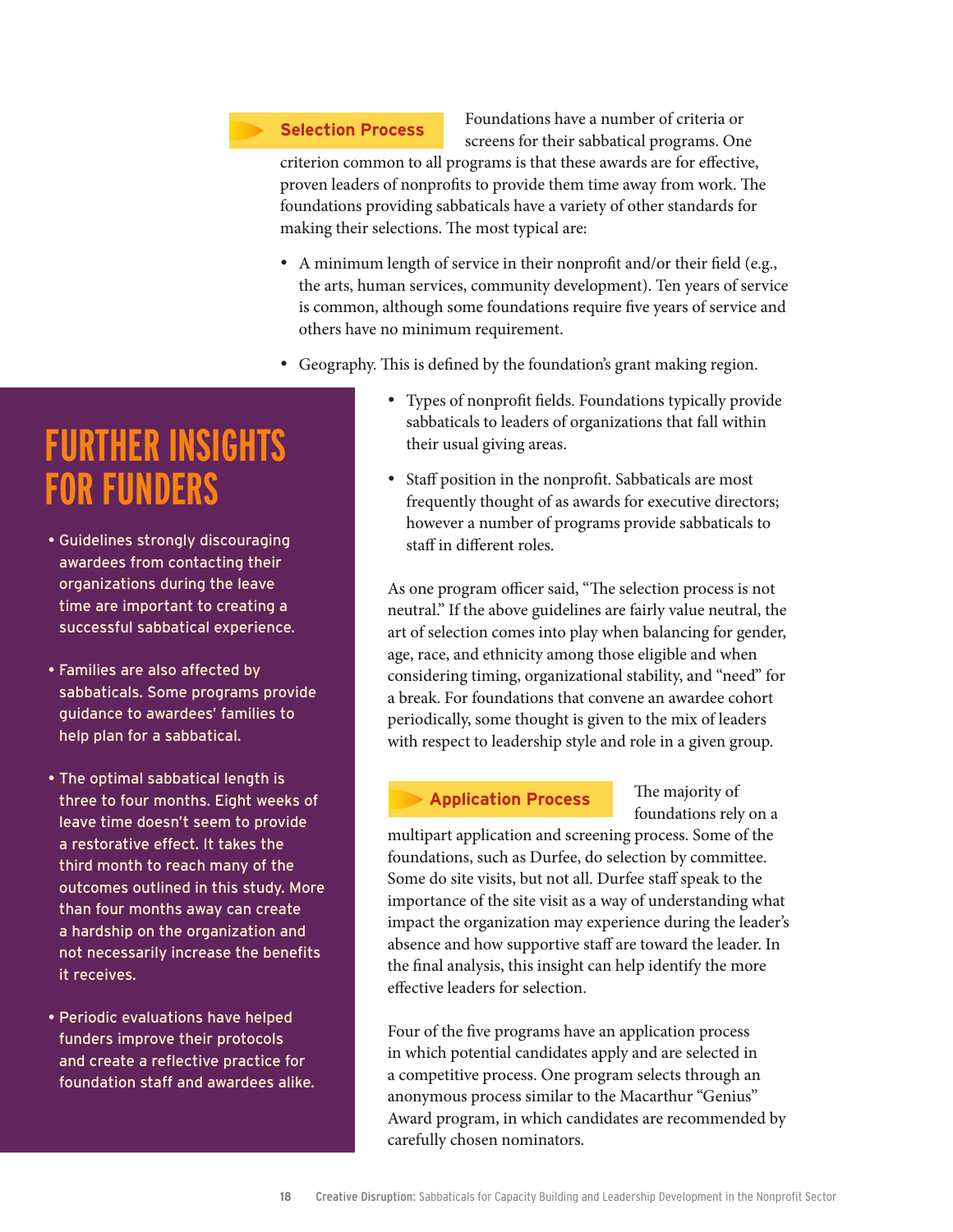#### **Key Supports for Awardee and Organization**

There is a range of supports offered

by sabbatical programs to awardees, interim leaders, and staff. Key among these are:

- • Pre-sabbatical orientation
- Support to the organization during the awardee's absence and in particular to the interim leader
- • Reentry support for the awardee
- • Organizational development support
- Convening of awardees

All of the participating programs have worked to strengthen pre-sabbatical orientation over time. The scope ranges from individual conversations to a full retreat for an awardee class. The orientation helps the awardee become aware of lessons learned from previous cohorts—for example, the importance of good personal pre-planning for the sabbatical, while also preparing the interim and the organization. Many of the programs have alumni speak to the current cohort and respond to questions about the experience.

Capacity building assistance for the whole organization and for the interim leader reinforces the message that the sabbatical is not just a gift to the awardee but that the organization will also grow as a result of the award. Some of the foundations included in this study provide such organizational support. Several of the funders pay a consultant or a consulting firm to be on call and/or deliver assistance upon request during the sabbatical.

Some funders make formal coaching available to awardees pre- and/or postsabbatical. Coaching before the sabbatical helps the awardee reflect upon how he or she wishes to use the time away. Post-sabbatical, coaches can assist awardees in clarifying their insights and incorporating lifestyle and work-style changes. Coaches can also help the interim leader and the staff identify and incorporate lessons learned into their daily operations.

The point of reentry is delicate for both the awardee and the organization. Sixty-two percent of awardees report receiving advice on how to best reenter the organization—typically as a listener—and how to solidify the positive impacts of the sabbatical.

#### **Convening**

As described in the section on organizational impacts, one key role the foundation plays is in convening program alumni—at least once a year. Conveners recommend devoting part of the agenda to building connections among the awardees and part as "open space" for whatever content emerges from the group.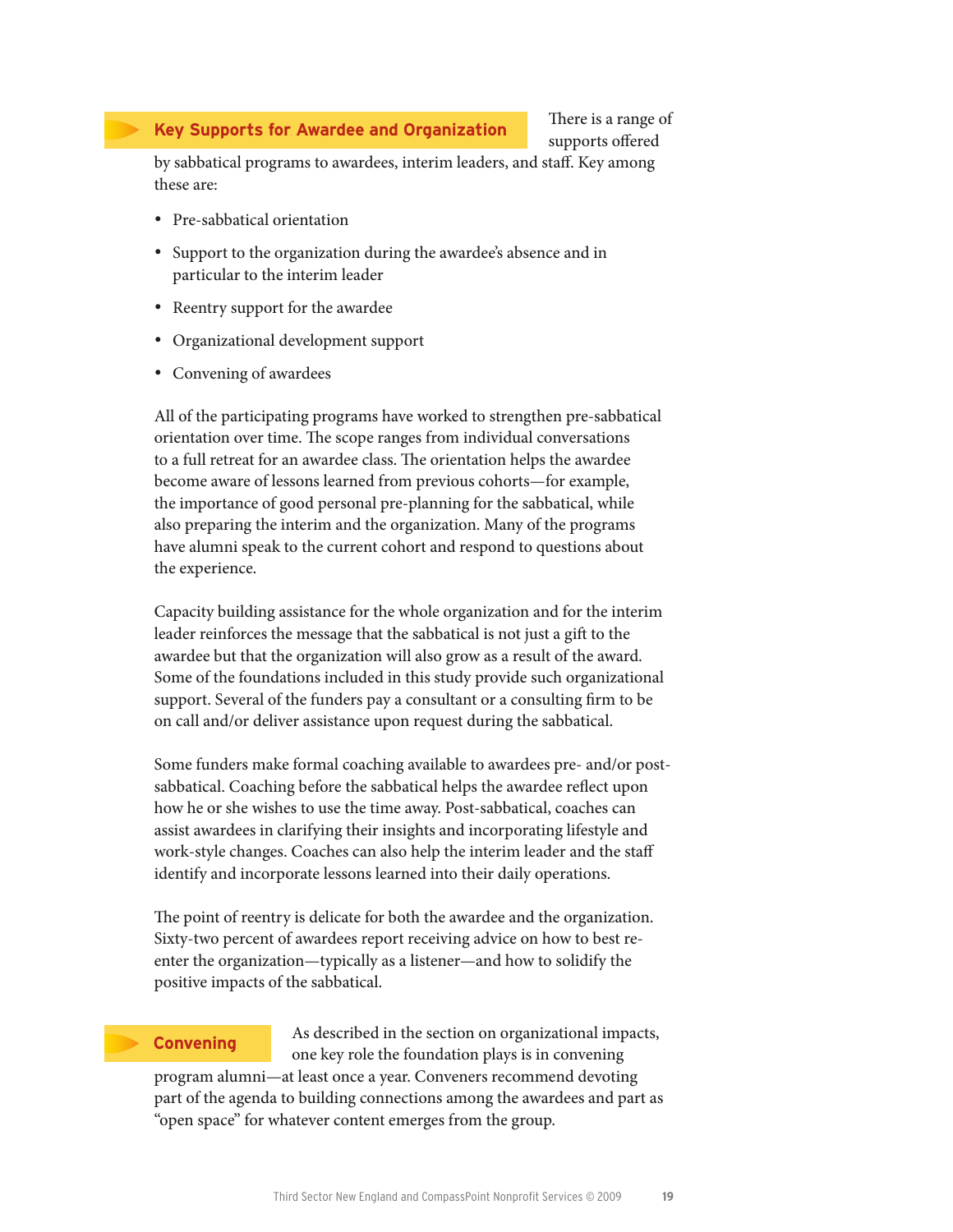# ONCLUSION clusion **Supporting Creative Disruption**

Retaining talented, experienced leaders is essential to maintaining healthy nonprofit organizations especially now, in an economic climate that has put the very survival of many of these organizations at risk. However counterintuitive it may seem, sabbaticals can help. They represent an effective and cost efficient way not only to revitalize leaders' passion and interest in their work, but at the same time increase the capacity of their organizations, develop a second tier of leadership, reframe vision, transmit executive skills to staff, improve board governance, and stimulate closer relationships with funders. Unfortunately, despite the long list of benefits, few philanthropies currently offer grants for this purpose.

We hope the data from our report will clear up any misapprehensions about sabbaticals and will provide the evidence-based support that foundations need to initiate new programs to fund them. These programs offer an extraordinary opportunity to make a demonstrable, positive impact in the lives of nonprofit leaders, their staff, and the communities they serve.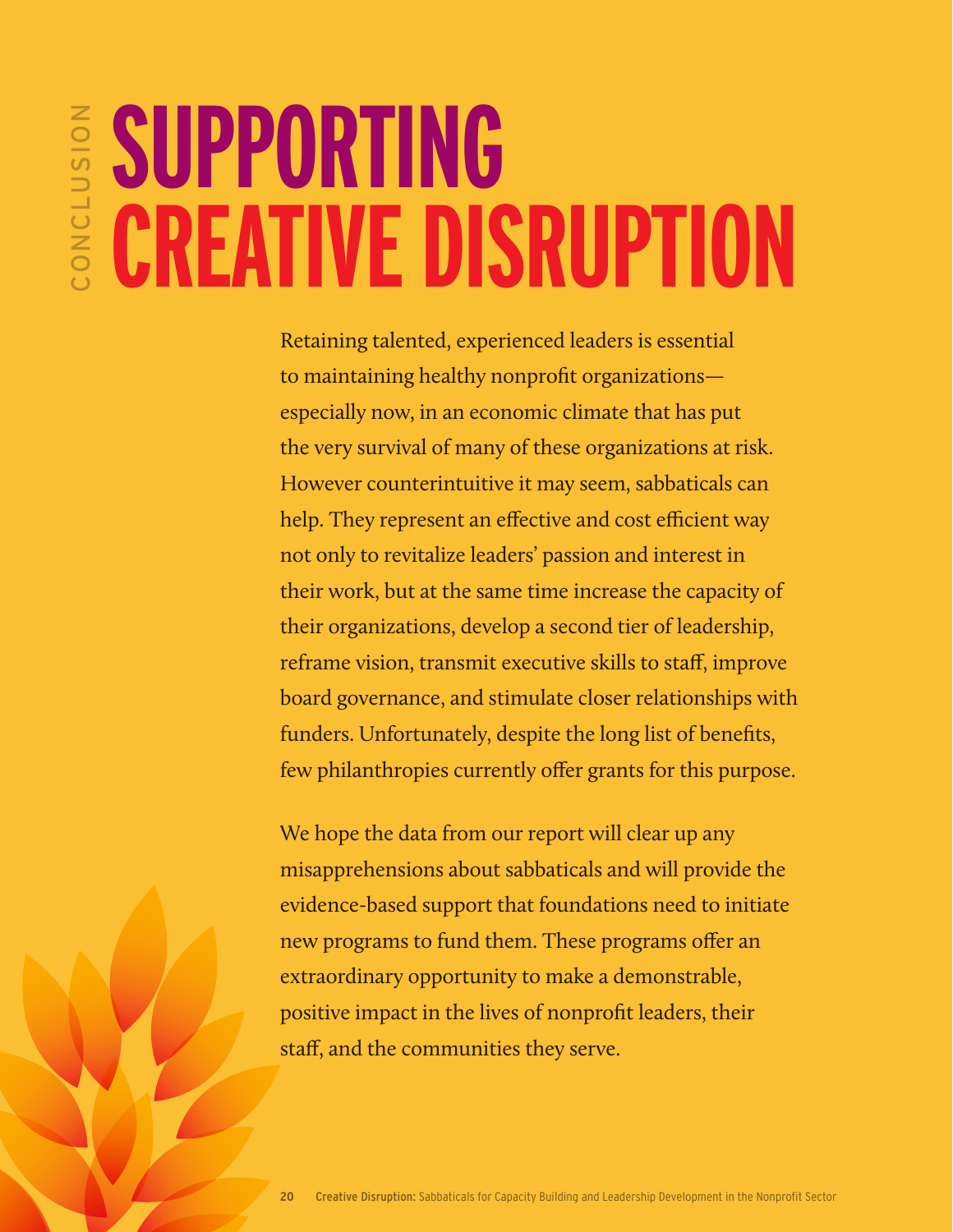#### **Alston/Bannerman Fellowship Program**

The Alston/Bannerman Fellowship Program seeks to advance progressive social change by helping to sustain organizers of color by giving them time for reflection and renewal. Started in 1988, it has provided 185 fellowship awards on an annual cycle of 4 to 10 a year. www.AlstonBannerman.org

**Barr Foundation Fellows Program**

The Barr Foundation Fellows Program seeks to create a diverse leadership network that has an impact on the quality of life in Boston, rejuvenate outstanding executive directors, provide emergent leaders with development opportunities, and strengthen organizations in the areas of distributed leadership and succession planning. The Barr Fellows Program has funded three cohorts (2005, 2007, and 2009) of 12 Fellows each. www.barrfoundation.org

#### **The Durfee Foundation Sabbatical Program**

Developed in 1997, the Durfee Sabbatical Program seeks to replenish the stores of energy and inspiration for the community's most gifted leaders. Six sabbaticals are provided annually; 76 have been provided to date. www.durfee.org

**The Virginia G. Piper Charitable Trust Fellows Program**

The goal of the Piper Fellows program is rejuvenation and professional development for executives. The program began in 2001 and has awarded 23 fellowships to date. www.pipertrust.org

**Rasmuson Foundation Sabbatical Program**

The Rasmuson Sabbatical Program was founded in 2004 for the personal growth or renewal of leaders in order to combat job related stress and burnout. The sabbatical is available to executive directors and chief executive officers who work for health and human service organizations. Four to six sabbaticals are provided during an annual cycle; 15 have been provided to date. www.rasmuson.org

Alston/Bannerman Fellowship Program 1627 Lancaster Street Baltimore, MD 21231 Phone: 410.327.6220 info@Alston/Bannerman.org

Barr Foundation The Pilot House Lewis Wharf Boston, MA 02110 Phone: 617.854.3500 info@barrfoundation.org

The Durfee Foundation 1453 Third Street, Suite 312 Santa Monica, CA 90401 Phone: 310. 899.5120 admin@durfee.org

...........................

Virginia G. Piper Charitable Trust 1202 East Missouri Avenue Phoenix, AZ 85014 Phone: 480. 948.5853 info@pipertrust.org

Rasmuson Foundation 301 West Northern Lights Blvd. Suite 400 Anchorage, AK 99503 Phone: 907. 297.2700 rasmusonfdn@rasmuson.org